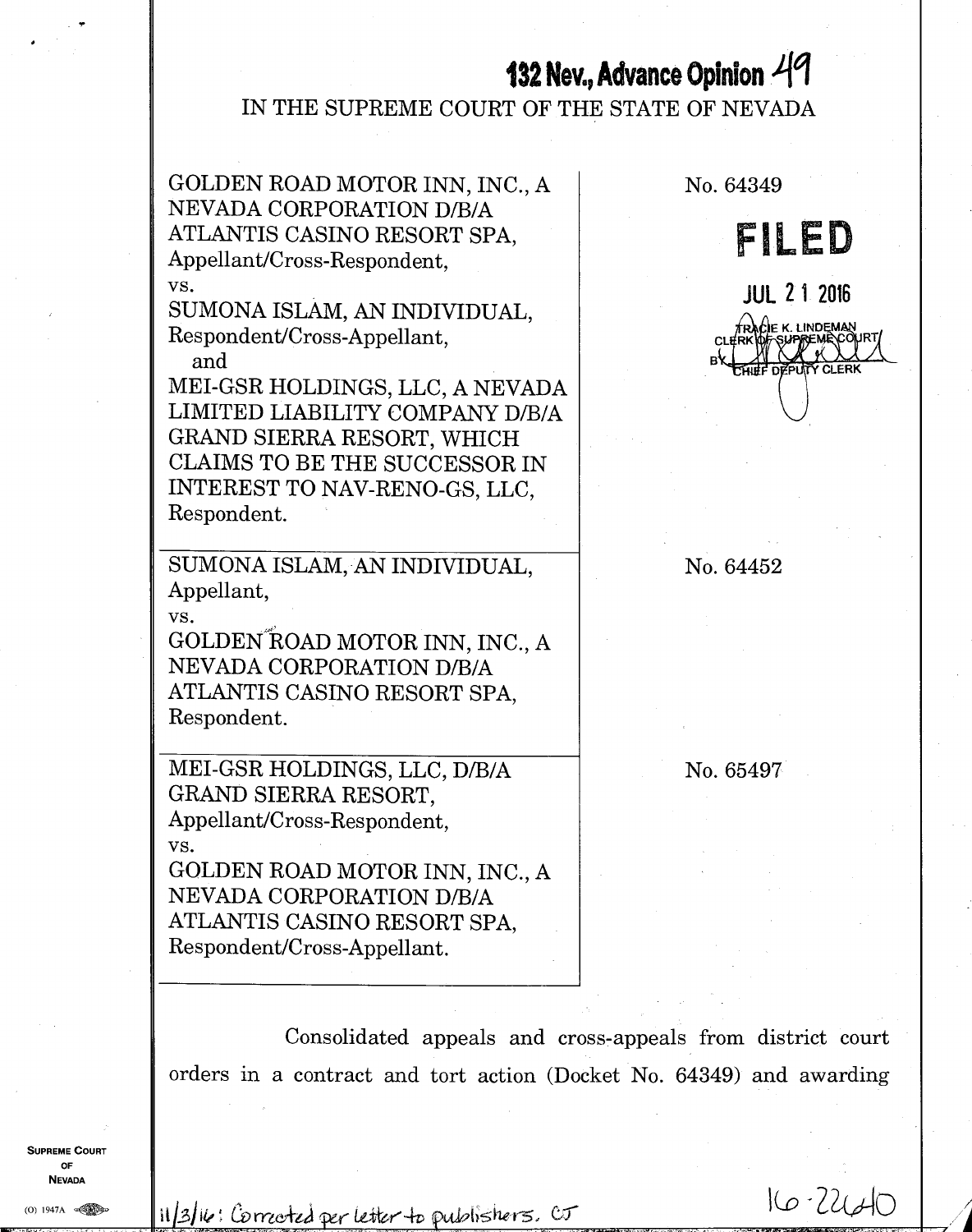attorney fees (Docket Nos. 64452 and 65497). Second Judicial District Court, Washoe County; Patrick Flanagan, Judge.

*Affirmed in part, reversed in part, and remanded.* 

Dotson Law and Robert A. Dotson, Reno; Lemons, Grundy & Eisenberg and Robert L. Eisenberg, Reno, for Golden Road Motor Inn, Inc., dba Atlantis Casino Resort Spa.

Law Offices of Mark Wray and Mark D. Wray, Reno, for Sumona Islam.

Cohen-Johnson, LLC, and H. Stan Johnson and Steven B. Cohen, Las Vegas, for MEI-GSR Holdings, LLC, dba Grand Sierra Resort.

BEFORE THE COURT EN BANC.

#### *OPINION*

By the Court, DOUGLAS, J.:

In this appeal, we are asked to consider (1) whether a noncompete agreement is reasonable and enforceable, (2) whether an alteration of electronic information amounts to conversion, and (3) whether one gaming establishment misappropriated another gaming establishment's trade secrets.

Casino host Sumona Islam entered into an agreement with her employer, Atlantis Casino Resort Spa, to refrain from employment, association, or service with any other gaming establishment within 150 miles of Atlantis for one year following the end of her employment. Islam eventually grew dissatisfied with her work at Atlantis and, while

**SUPREME COURT OF NEVADA** 

 $(0)$  1947A  $\infty$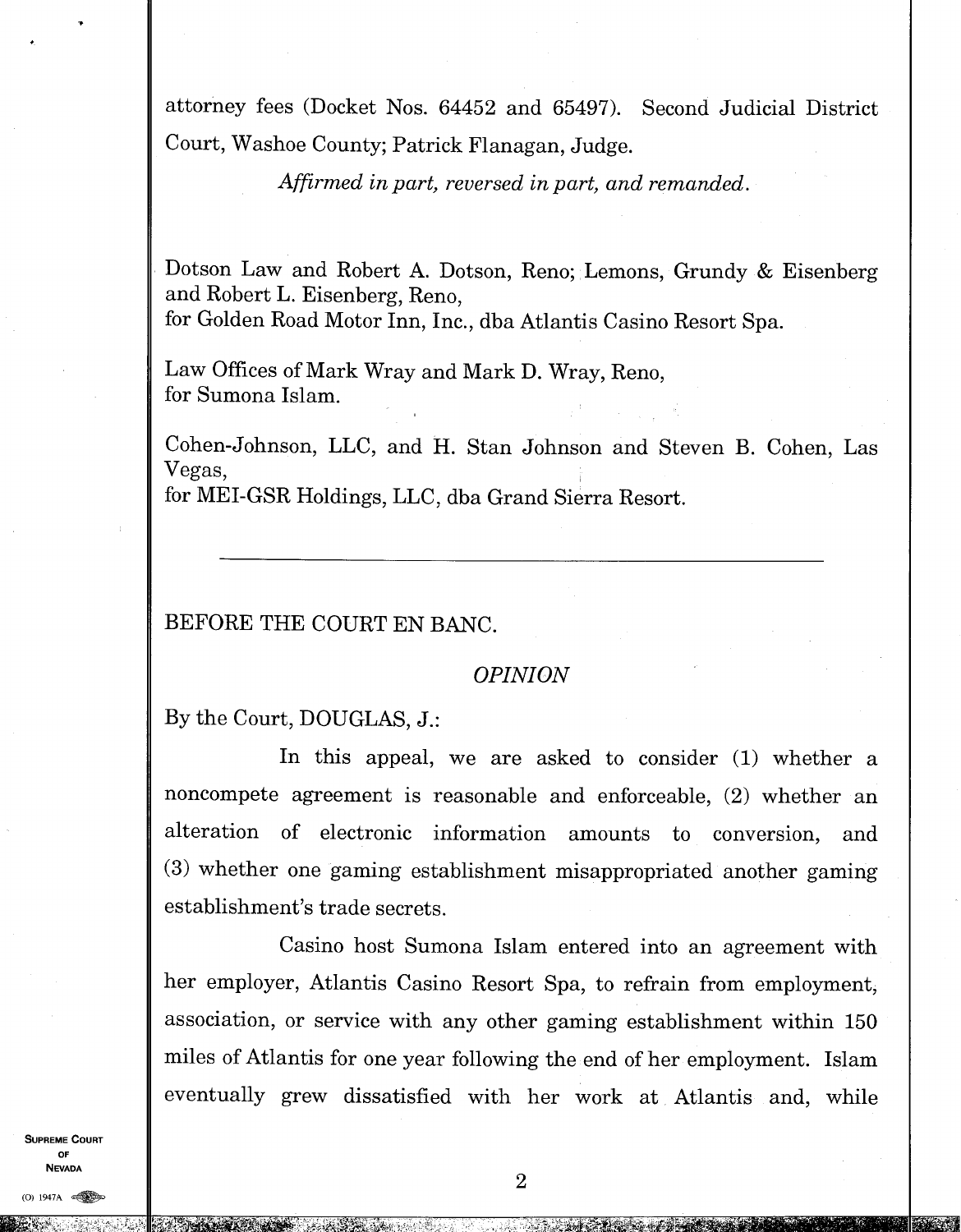searching for work elsewhere, altered and copied gaming customers' information from Atlantis' computer management system. Soon after, she resigned from Atlantis and began working as a casino host at Grand Sierra Resort (GSR), where she accessed the computer management system to enter the copied information. Without knowing the information was wrongfully obtained, GSR used this and other information conveyed by Islam to market to those customers.

As to the noncompete agreement, we affirm the district court, concluding that the type of work from which Islam is prohibited is unreasonable because it extends beyond what is necessary to protect Atlantis' interests and is an undue hardship on Islam. We further conclude that because the work exclusion term is unreasonable, the agreement is wholly unenforceable, as we do not modify or "blue pencil" contracts. With regard to Atlantis' conversion claim based on Islam's alteration of electronic customer information, which Atlantis quickly restored, we affirm the district court's denial. The minimal disruption and expense incurred were insufficient to require Islam to pay the full value of the information. Finally, as to the misappropriation of trade secrets claim, we conclude that Atlantis failed to demonstrate that GSR knew or should have known the player information was obtained by improper means and therefore affirm the district court's finding of nonliability.<sup>1</sup>

**SUPREME COURT OF NEVADA** 3

<sup>&#</sup>x27;We also affirm the parties' appeals from attorney fees awards, except that we reverse the award to Atlantis against Islam because the district court erred by prohibiting Islam's review of the itemized attorney fees.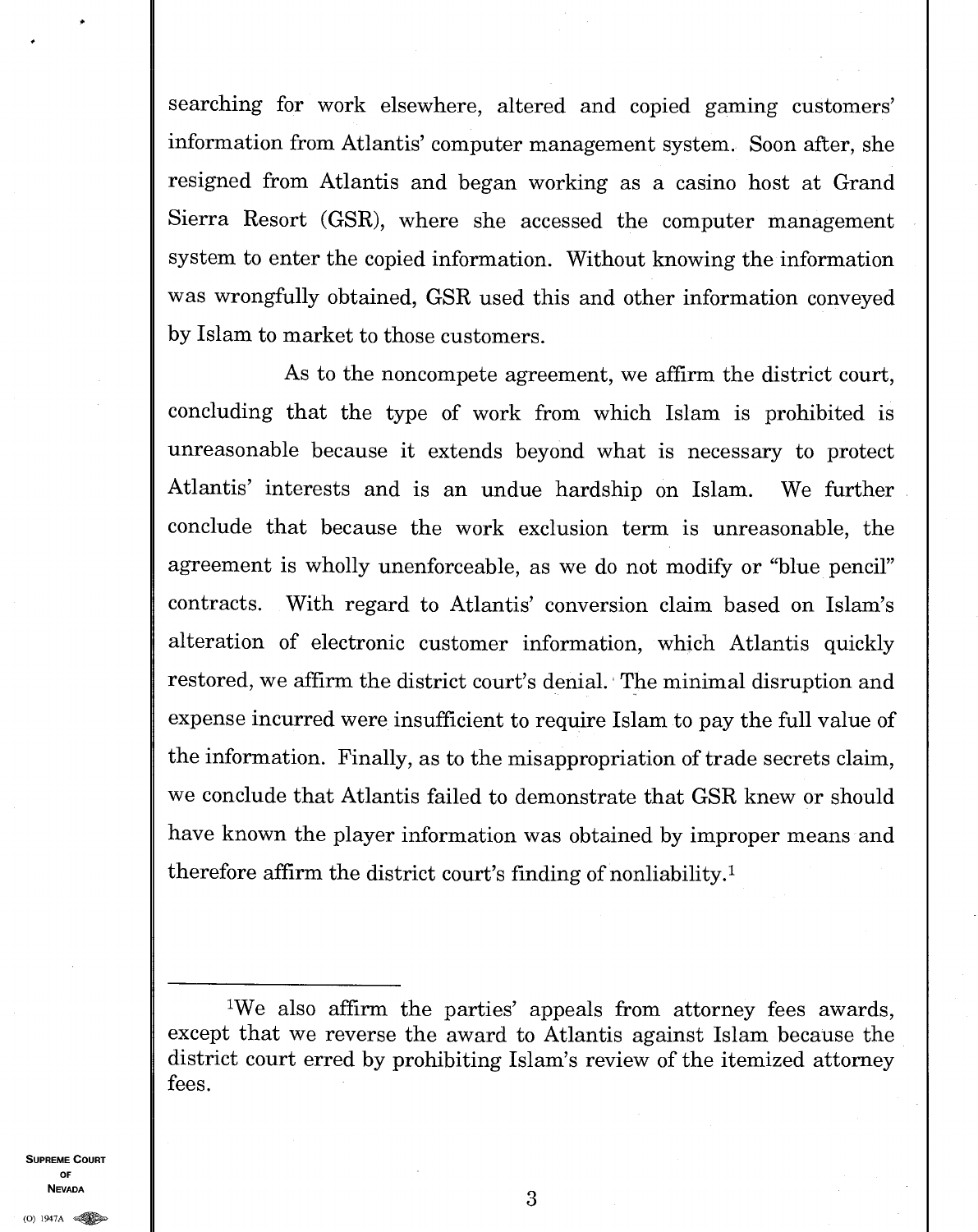#### *BACKGROUND*

While working as a casino host at Atlantis, Islam executed several agreements pertaining to her employment. Pursuant to those agreements, Atlantis restricted Islam from sharing confidential information, disseminating intellectual property, and downloading or uploading information without authorization. Additionally, a noncompete agreement prohibited Islam from employment, affiliation, or service with any gaming operation within 150 miles of Atlantis for one year following the end of her employment. <sup>2</sup>

After more than three years at Atlantis, Islam became dissatisfied with her work environment. As Islam pursued employment elsewhere, she altered and concealed the contact information for 87 players in Atlantis' electronic database. She also hand-copied players' names, contact information, level of play, game preferences, credit limits, and other proprietary information from the database onto notebook paper. Soon after, she resigned, and when newly assigned casino hosts attempted to contact players formerly assigned to Islam, they discovered that the

<sup>2</sup>In particular, the noncompete agreement provides as follows:

In the event that the employment relationship between Atlantis and Team Member ends for any reason, either voluntary or non-voluntary, Team Member agrees that (s)he will not, without the prior written consent of Atlantis, be employed by, in any way affiliated with, or provide any services to, any gaming business or enterprise located within 150 miles of Atlantis Casino Resort for a period of one (1) year after the date that the employment relationship between Atlantis and Team Member ends.

**SUPREME COURT OF NEVADA** 

(0) 1947A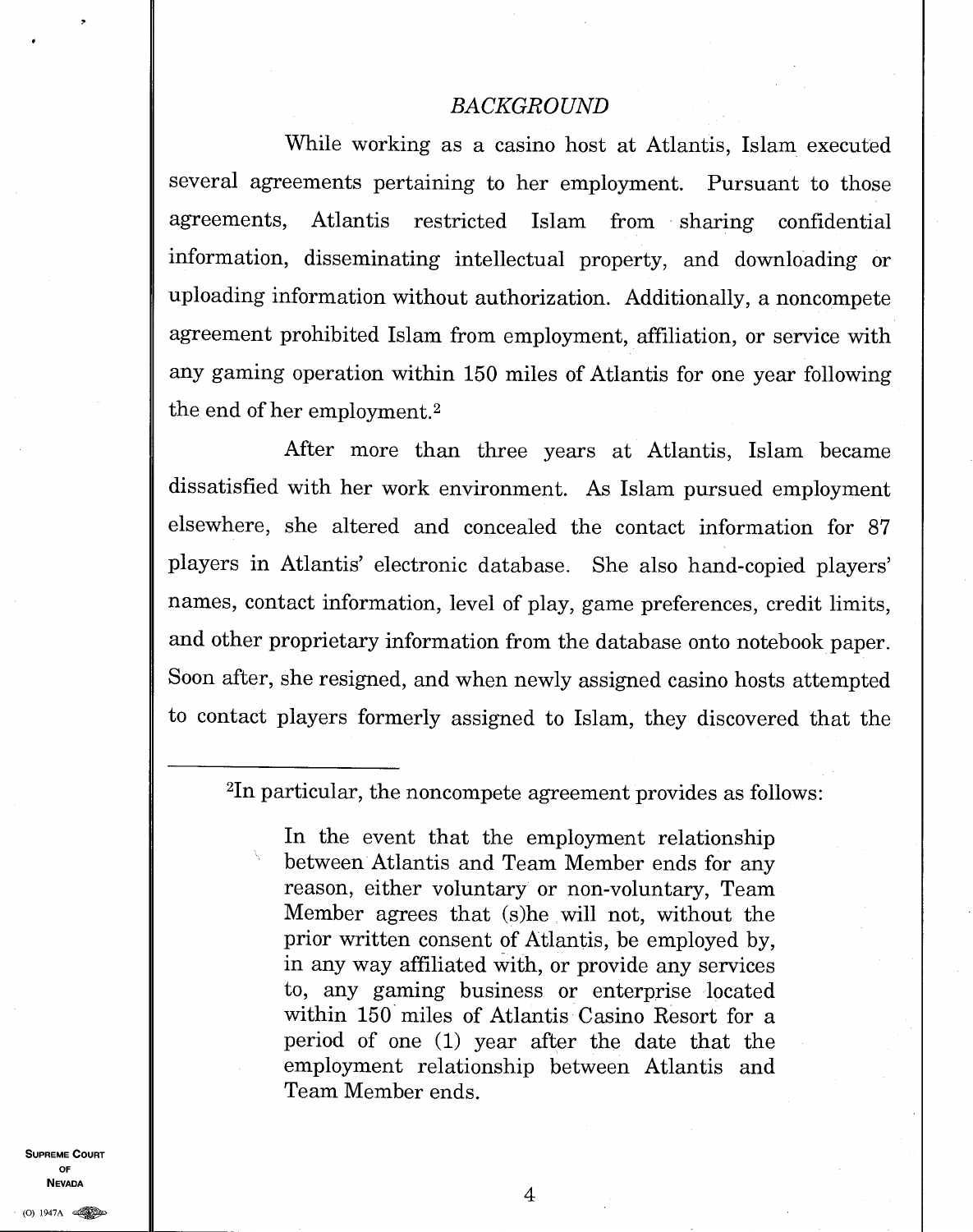information had been altered. Despite Islam's actions, Atlantis was able to fully restore the correct contact information for its players, incurring \$2,117 in repair expenses.

Meanwhile, GSR interviewed Islam for a position as a casino host. During the hiring process, GSR personnel advised Islam not to bring anything from Atlantis but herself and her established relationships. Despite GSR's request, when Islam began working at GSR, she entered certain player information she had copied from Atlantis' database into GSR's database. Evidence adduced at trial also indicated that Islam communicated copied information to GSR by email. However, Islam never presented to GSR personnel the notebooks containing the copied information and repeatedly insisted that the information she provided was from her own "book of trade." 3Thus, GSR used the information it received from Islam to market to Atlantis players.

Thereafter, Atlantis became aware that GSR hired Islam and that GSR was marketing to its players. Atlantis sent a letter to GSR, informing GSR of Islam's noncompete agreement, that Islam may have confidential information, and that GSR was to refrain from using that information. In response, GSR sent a letter to Atlantis advising that it was not in possession of trade secret information and that the information provided by Islam came from her book of trade. GSR additionally requested that Atlantis provide more specific information as to what

**SUPREME COURT OF NEVADA** 

<sup>3</sup>The district court found that a casino host's "book of trade" is a collection of "names and contact information of guests with whom the host has developed relationships through [the host's] own efforts."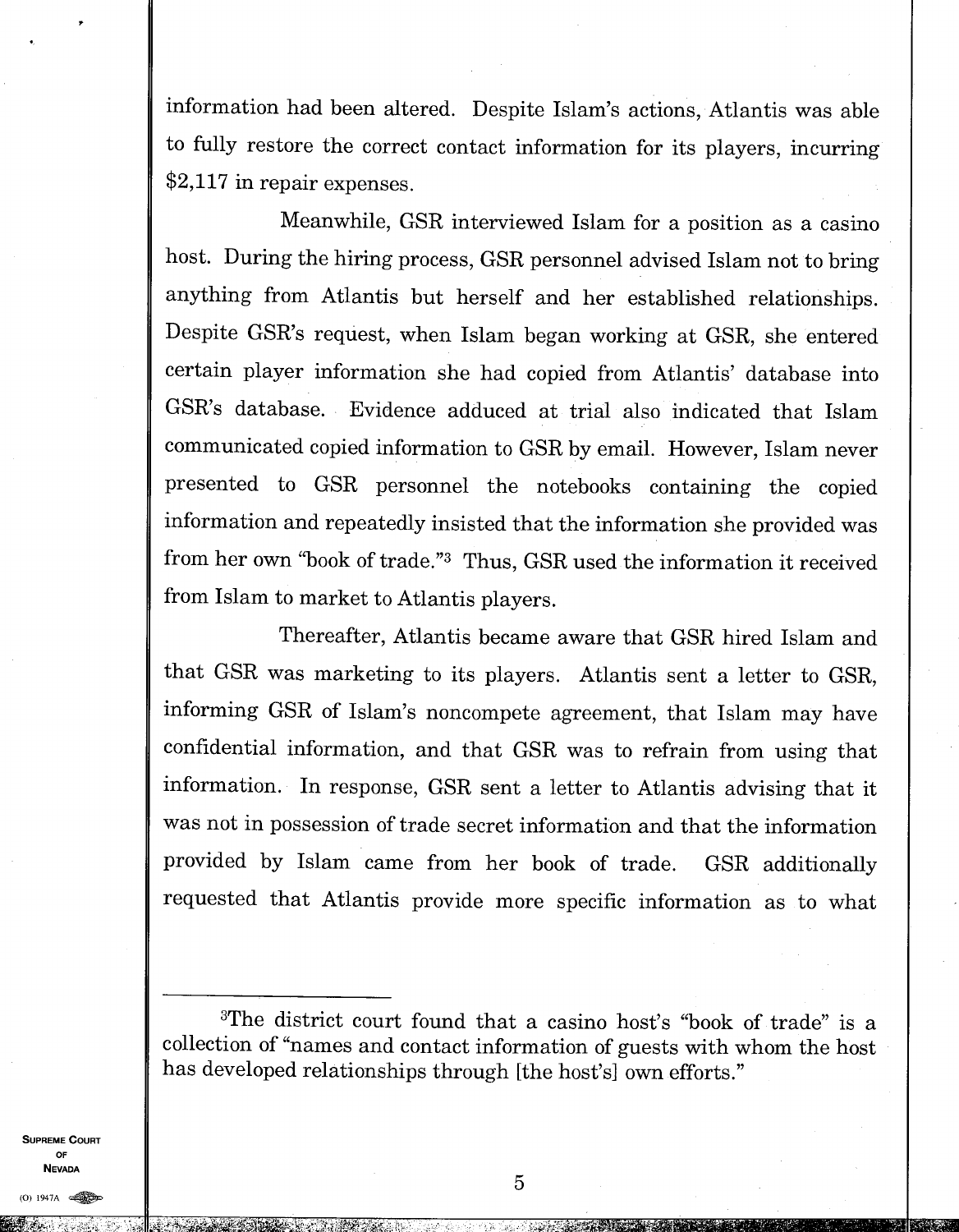Atlantis believed was protectable as a trade secret. Atlantis did not comply with GSR's request.

Subsequently, Atlantis filed a complaint against both Islam and GSR, alleging seven causes of action and requesting a restraining order. The district court issued a restraining order prohibiting Islam from employment with GSR. The parties later stipulated to a preliminary injunction pending resolution of the case, and GSR served Atlantis with an offer of judgment. However, Atlantis rejected the offer and a bench trial ensued.

As between Atlantis and Islam, the district court found Islam liable for breach of contract and violation of the Nevada Uniform Trade Secrets Act and imposed a permanent injunction prohibiting Islam from further use of Atlantis' trade secrets. The district court awarded Atlantis compensatory and punitive damages, in addition to attorney fees and costs. However, the district court also found that Islam was not liable for tortious interference with contractual relations or conversion and ruled that the noncompete agreement was unenforceable. As to Atlantis' claims against GSR, the district court found that GSR was not liable for tortious interference with contractual relations or misappropriation of trade secrets and awarded GSR attorney fees and costs based on its offer of judgment, but denied fees requested under NRS 600A.060.

All three parties appealed. Atlantis challenges the noncompete and conversion rulings in its claims against Islam, and the tortious interference and attorney fees rulings in its claims against GSR. Islam's appeal challenges the award of attorney fees to Atlantis. GSR challenges the denial of attorney fees under NRS 600A.060.

**SUPREME COURT OF NEVADA**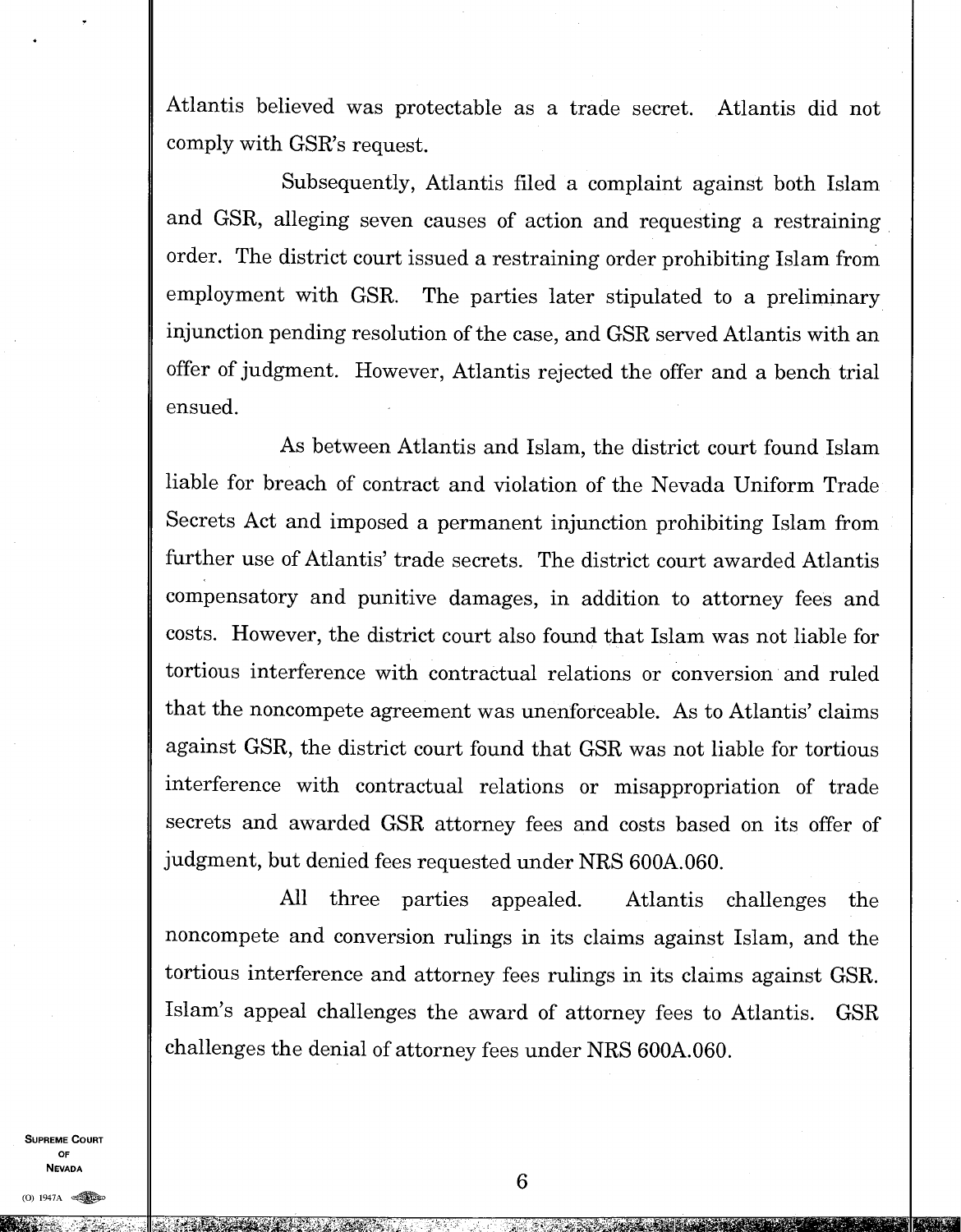#### *DISCUSSION*

"We review the district court's legal conclusions de novo." *Buzz Stew, LLC v. City of N. Las Vegas,* 124 Nev. 224, 228, 181 P.3d 670, 672 (2008). However, "this court will not disturb a district court's findings of fact unless they are clearly erroneous and not based on substantial evidence." *Int'l Fid. Ins. Co. v. State, 122 Nev. 39, 42, 126 P.3d 1133,* 1134-35 (2006).

*Atlantis v. Islam* 

*Noncompete agreement* 

Atlantis argues that the noncompete agreement signed by Islam was reasonable and enforceable. Even if the noncompete agreement was unenforceable as written, Atlantis argues that the agreement should be preserved by judicial modification of provisions that are decidedly too broad. In contrast, Islam and GSR argue that the court properly found the noncompete agreement unreasonable and correctly determined that the proper remedy was to void the contract as a whole. Further, Islam and GSR contend that courts may not create a contract for the parties that the parties did not intend.

#### *Reasonableness*

Contract interpretation is a legal question we consider under a de novo standard of review. *May v. Anderson,* 121 Nev. 668, 672, 119 P.3d 1254, 1257 (2005). Under Nevada law, "[a] restraint of trade is unreasonable, in the absence of statutory authorization or dominant social or economic justification, if it is greater than is required for the protection of the person for whose benefit the restraint is imposed or imposes undue hardship upon the person restricted." *Hansen v. Edwards,* 83 Nev. 189, 191-92, 426 P.2d 792, 793 (1967). Time and territory are important

**SUPREME COURT OF NEVADA**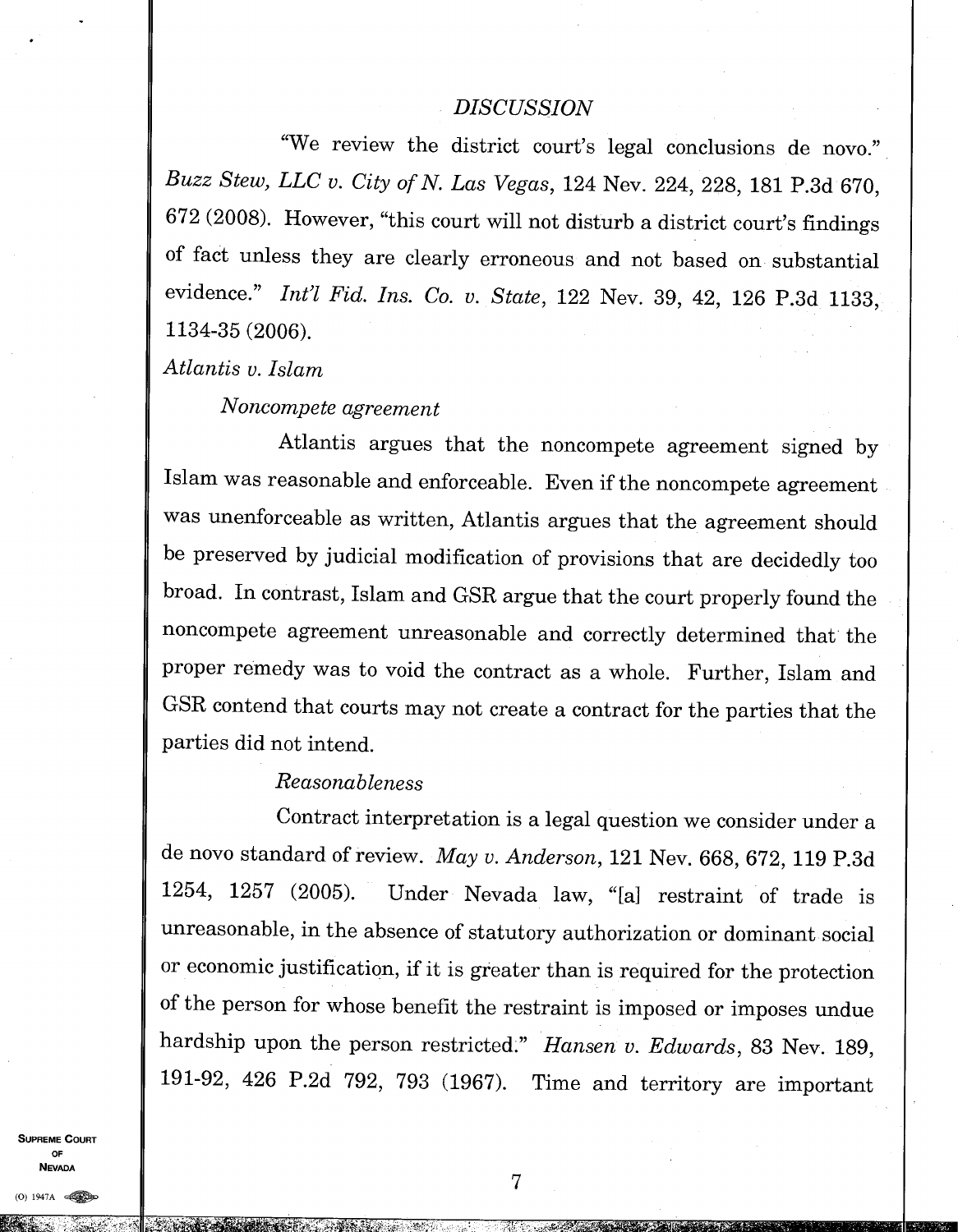factors to consider when evaluating the reasonableness of a noncompete agreement. *Id.* at 192, 426 P.2d at 793. However, "[t]here is no inflexible formula for deciding the ubiquitous question of reasonableness." *Ellis v. McDaniel,* 95 Nev. 455, 458-59, 596 P.2d 222, 224 (1979). Thus, we look to our caselaw.

In *Jones v. Deeter,* an employer that performed lighting services hired an assistant, who agreed in writing not to compete within 100 miles of Reno/Sparks for five years subsequent to the end of his employment. 112 Nev. 291, 292, 913 P.2d 1272, 1273 (1996). After three months, the employer fired his assistant and, when the assistant sought work elsewhere, the employer brought suit against him to enforce the noncompete agreement. *Id.* at 293, 913 P.2d at 1273. We concluded that the five-year restriction imposed too great a hardship for the employee and was not necessary to protect the employer's interests, even in light of the employer's argument that developing a customer base in the industry was difficult. *Id.* at 296, 913 P.2d at 1275.

Also, in *Camco, Inc. v. Baker,* we held that a noncompete agreement term of two years and "within fifty miles of any area which was the 'target of a corporate plan for expansion" was unreasonable. 113 Nev. 512, 519-20, 936 P.2d 829, 833-34 (1997). We explained "that the covenant at issue [was] overly broad as to future territory for possible expansion," and thus, operated "as a greater restraint on trade than [was] necessary to protect [the former employer's] interests." *Id.* 

In this case, similar to *Jones* and *Camco,* we conclude that the term prohibiting Islam from employment, affiliation, or service with any gaming business or enterprise is overly broad, as it extends beyond what is necessary to protect Atlantis' interests. According to the term, Islam is

SHODEME COHOT OF. **NEVADA**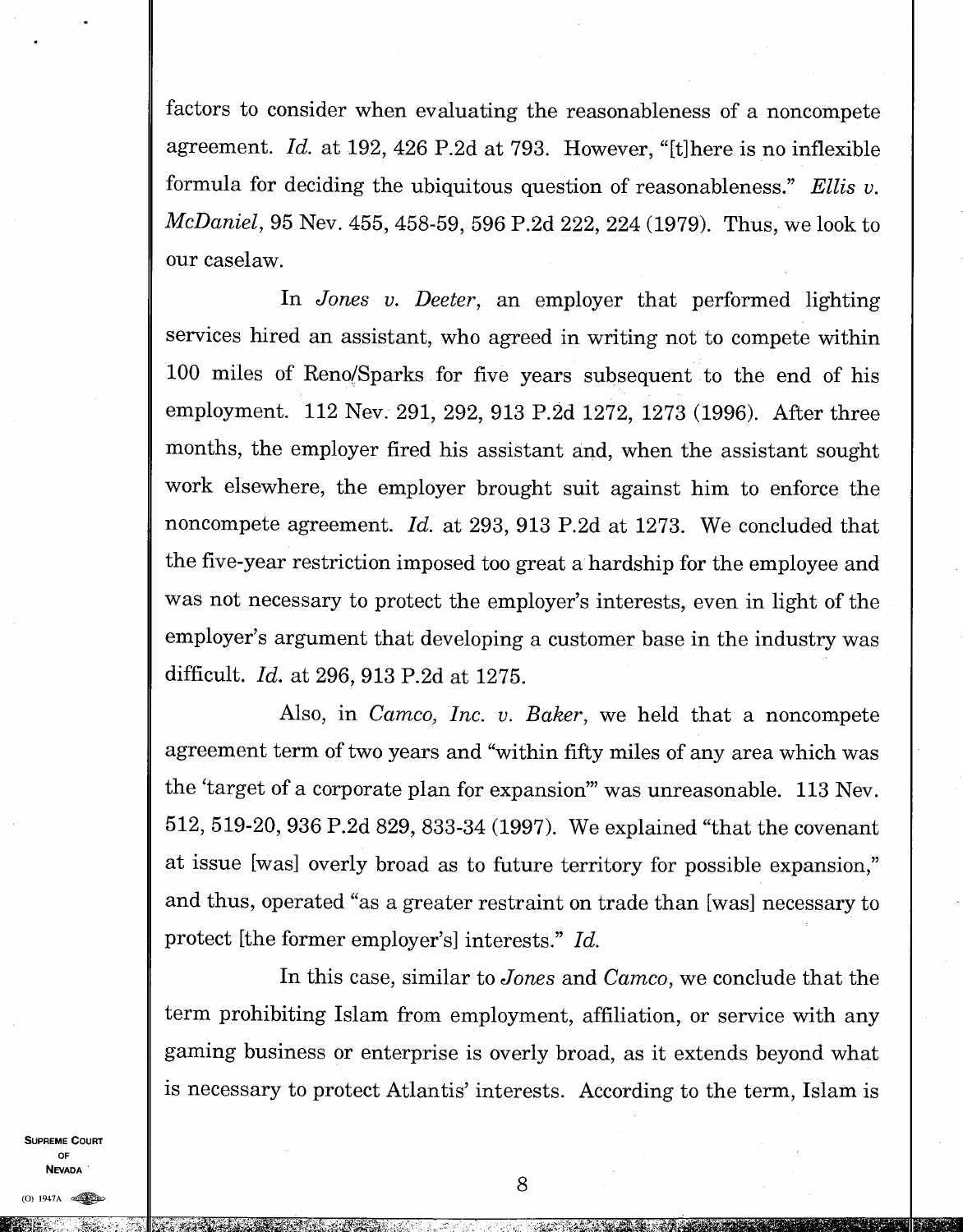prohibited from being employed, for instance, as a custodian, at every casino within a 150-mile radius. Yet, in such a hypothetical, it is unlikely that Islam would be luring players from Atlantis; thus, Atlantis' interests would remain protected. Additionally, similar to *Jones,* the work exclusion term presents an undue hardship for Islam. The agreement's prohibition of *all* types of employment with gaming establishments severely restricts Islam's ability to be gainfully employed. For these reasons, we deem the term to be overbroad and unreasonable. 4

## *Enforceability*

Under Nevada law, such an unreasonable provision renders the noncompete agreement wholly unenforceable. *See Jones,* 112 Nev. at 296, 913 P.2d at 1275 (holding that the noncompete agreement as a whole was unenforceable after concluding that a particular provision was unreasonable). Rightfully, we have long refrained from reforming or "blue penciling"<sup>5</sup> private parties' contracts. *See Reno Club, Inc. v. Young Inv. Co.,* 64 Nev. 312, 323, 182 P.2d 1011, 1016 (1947) ("This would be virtually creating a new contract for the parties, which. . . under well-settled rules

 $5$ "The 'blue-pencil test' is '[a] judicial standard for deciding whether to invalidate the whole contract or only the offending words." Griffin Toronjo Pivateau, *Putting the Blue Pencil Down: An Argument for Specificity in Noncompete Agreements,* 86 Neb. L. Rev. 672, 681 (2008) (quoting *Blue-pencil test, Black's Law Dictionary* (8th ed. 2004)).

**SUPREME COUPT OF NEVADA** 

(0) 1947A

<sup>4</sup>In accord with this conclusion, the Georgia Court of Appeals has stated that "[a] noncompete covenant is too broad and indefinite to be enforceable where it contains no limit on the work restricted and effectively prohibits an employee from working for a competitor in any capacity." *Lapolla Indus., Inc. v. Hess,* 750 S.E.2d 467, 474 (Ga. Ct. App. 2013).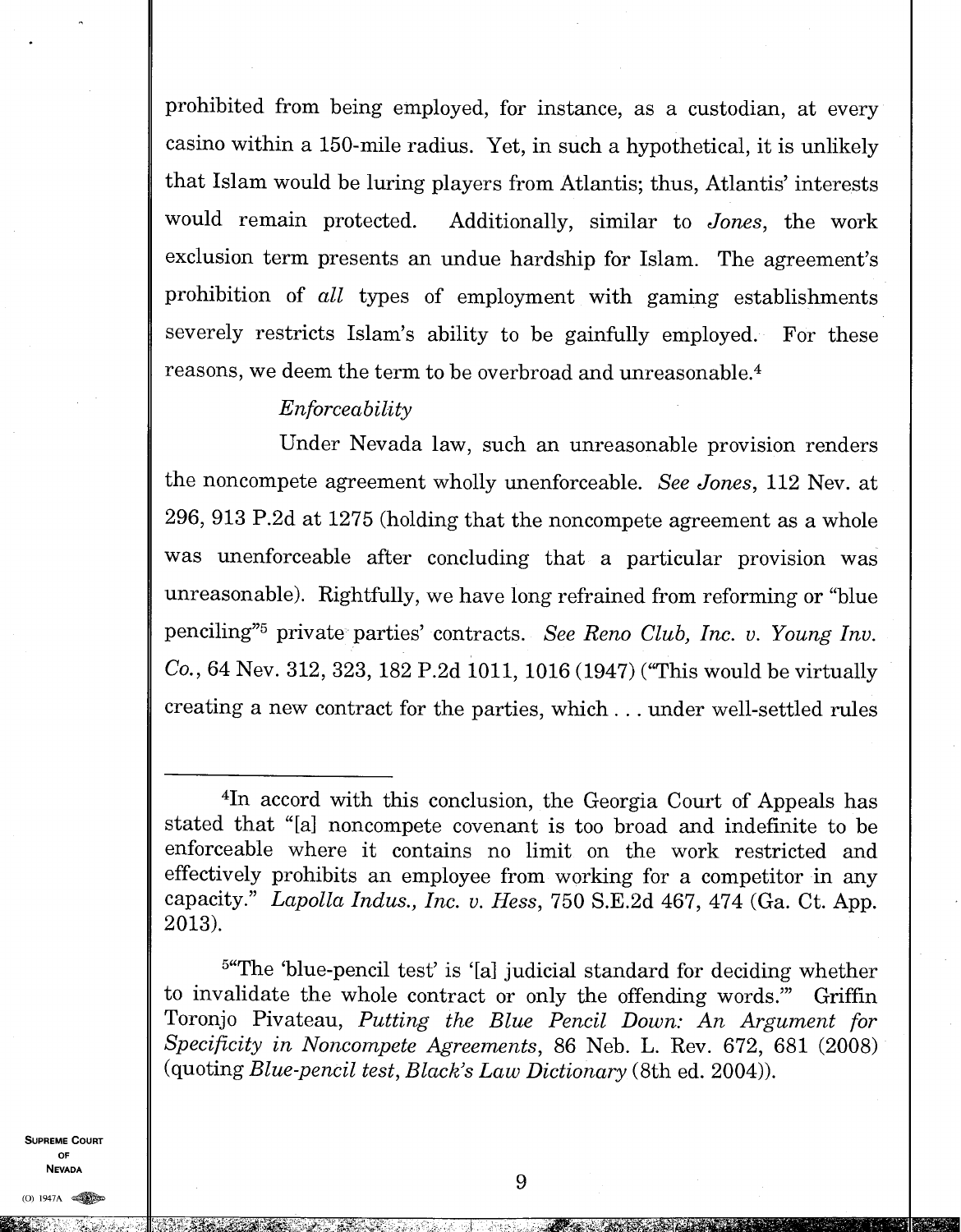of construction, the court has no power to do."). In *All Star Bonding v. State,* we reaffirmed that "[w]e are not free to modify or vary the terms of an unambiguous agreement." 119 Nev. 47, 51, 62 P.3d 1124, 1126 (2003) (internal quotation omitted); *see Kaldi v. Farmers Ins. Exch.,* 117 Nev. 273, 278, 21 P.3d 16, 20 (2001) ("It has long been the policy in Nevada that absent some countervailing reason, contracts will be construed from the written language and enforced as written." (internal quotation omitted)). Under Nevada law, this rule has no exception for overbroad noncompete agreements, thus Atlantis' failure to suggest that the noncompete agreement is ambiguous leaves us only to apply our clear precedent. However, our precedent appears inconsequential to the dissent's bluez penciling advocacy, as they, too, fail to charge the contract with ambiguity before picking up the pencil. But even if an argument as to the contract's ambiguity were offered, and even if it had merit, reformation may still be inappropriate, as the dissent points to no Nevada case reforming ambiguous noncompete agreements. Thus, we act in conformance with our precedent when we refrain from rewriting the parties' contract.

Importantly, we have not overturned or abrogated our caselaw establishing our refusal to reform parties' contracts where they are unambiguous. Nonetheless, citing to *Hansen,* 83 Nev. at 192, 426 P.2d at 793-94, and *Ellis,* 95 Nev. at 458, 596 P.2d at 224, Atlantis contends that if the noncompete agreement was overly broad and unreasonable, the district court was required to modify it. In opposition, GSR contends that Atlantis misconstrues *Hansen* and *Ellis* because the cases do not allow for the court's modification of a noncompete agreement. According to GSR, the cases provide for modification of a preliminary injunction rather than the original contract. We agree with GSR.

**SUPREME COURT OF NEVADA** 

 $\alpha$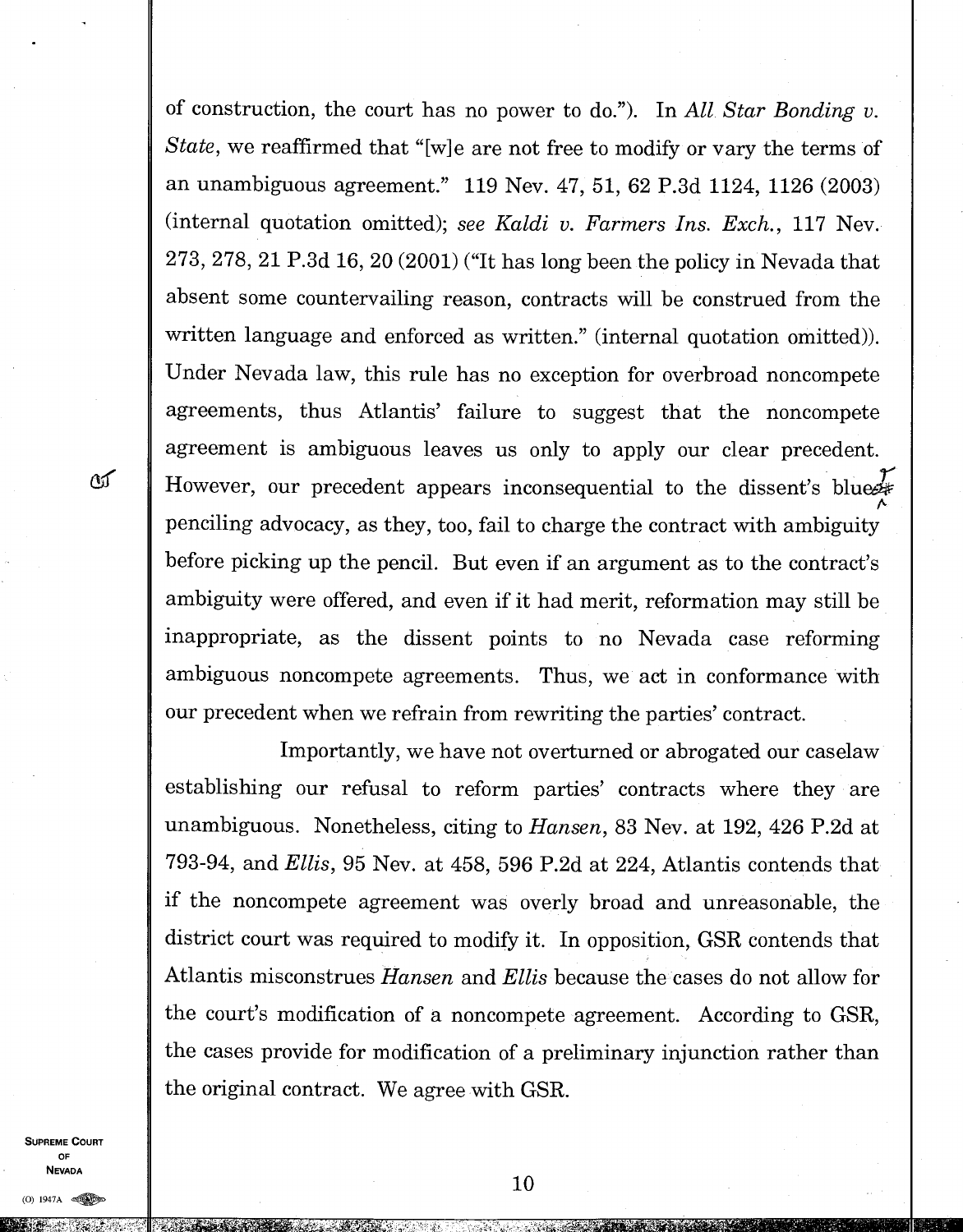The procedural posture of the case at bar distinguishes it from *Hansen* and *Ellis,* and likens it to *Jones.* Both *Hansen,* 83 Nev. at 191, 426 P.2d at 793, and *Ellis,* 95 Nev. at 457, 596 P.2d at 223, were appeals from district court orders granting preliminary injunctions. The particular thing modified after finding the terms of the employment contracts unreasonable were the injunctions, not the employment contracts. *See, e.g., Hansen,* 83 Nev. at 193, 426 P.2d at 794 ("We deem the restriction thus modified to be reasonable."). Thus, the blue pencil was not taken up. In contrast, in *Jones,* the appeal followed a final judgment on the merits of the noncompete agreement's reasonableness and enforceability. 112 Nev. at 293, 913 P.2d at 1274. We held that the entire agreement was unenforceable after concluding that the five-year time restriction provision was unreasonable. *Id.* at 296, 913 P.2d at 1275. Thus, here, as in *Jones,* the unreasonable work exclusion term renders the contract as a whole unenforceable. *See* Harlan M. Blake, *Employee Agreements Not to Compete,* 73 Harv. L. Rev. 625, 681-82 (1960) ("[M]ost courts either issue an injunction which is regarded as reasonable, even though narrower than the terms of the restraining covenant, or refuse enforcement altogether." (footnote omitted)).

The dissent cites to caselaw from other jurisdictions to argue that Nevada should similarly indulge. Other states are divided on whether to reform parties' contracts. *Compare Federated Mut. Ins. Co. v. Whitaker,* 209 S.E.2d 161, 164 (Ga. 1974) (holding that the entire "covenant must fall because this court has refused to apply the 'Bluepencil theory of severability" (internal quotations omitted)), *with Farm Bureau Serv. Co. of Maynard v. Kohls,* 203 N.W.2d 209, 212 (Iowa 1972) (upholding a lower court's finding that a noncompete agreement was

**SUPREME COURT** OF **NEVADA**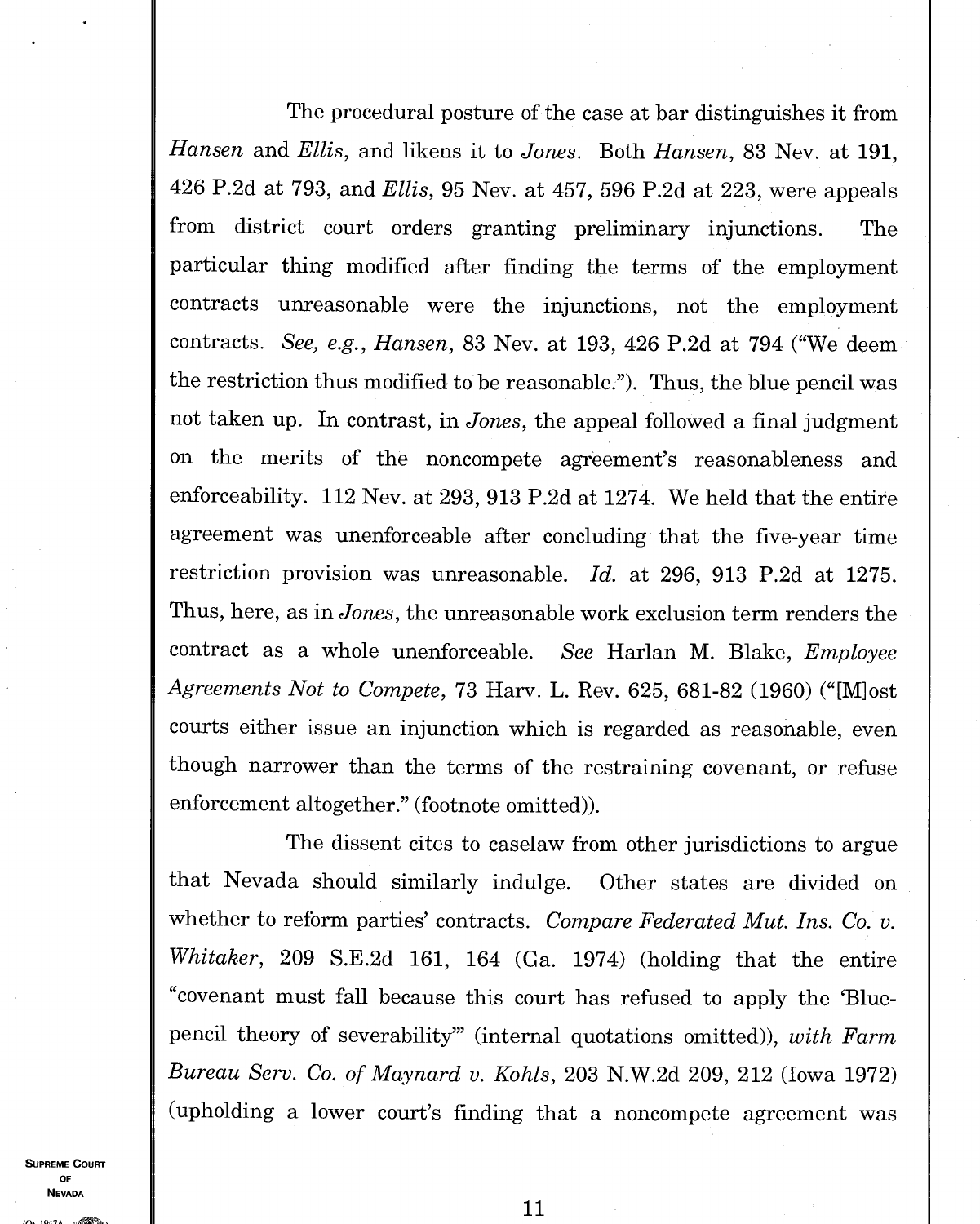unreasonable, but rejecting its conclusion that the contract as a whole was therefore void). Georgia courts explicitly considered and adamantly  $\mathfrak{A}$  rejected the blue pencil way:

> We have given careful consideration to the severance theory, and we decline to apply it....

"Courts and writers have engaged in hot debate over whether severance should ever be applied to an employee restraint. The argument against doing so is persuasive. For every covenant that finds its way to court, there are thousands which exercise an in terrorem effect on employees who respect their contractual obligations and on competitors who fear legal complications if they employ a covenantor, or who are anxious to maintain gentlemanly relations with their competitors. Thus, the mobility of untold numbers of employees is restricted by the intimidation of restrictions whose severity no court would sanction. If severance is generally applied, employers can fashion truly ominous covenants with confidence that they will be pared down and enforced when the facts of a particular case are not unreasonable. . . ."

There are some good reasons in support of the doctrine of severance. However, we conclude that those reasons are not of sufficient weight to offset those reasons for refusing to apply the doctrine. In short, we have weighed the "bluepencil" doctrine in the balance, and found it wanting.

**SUPREME COURT OF NEVADA** 

(0) 1947A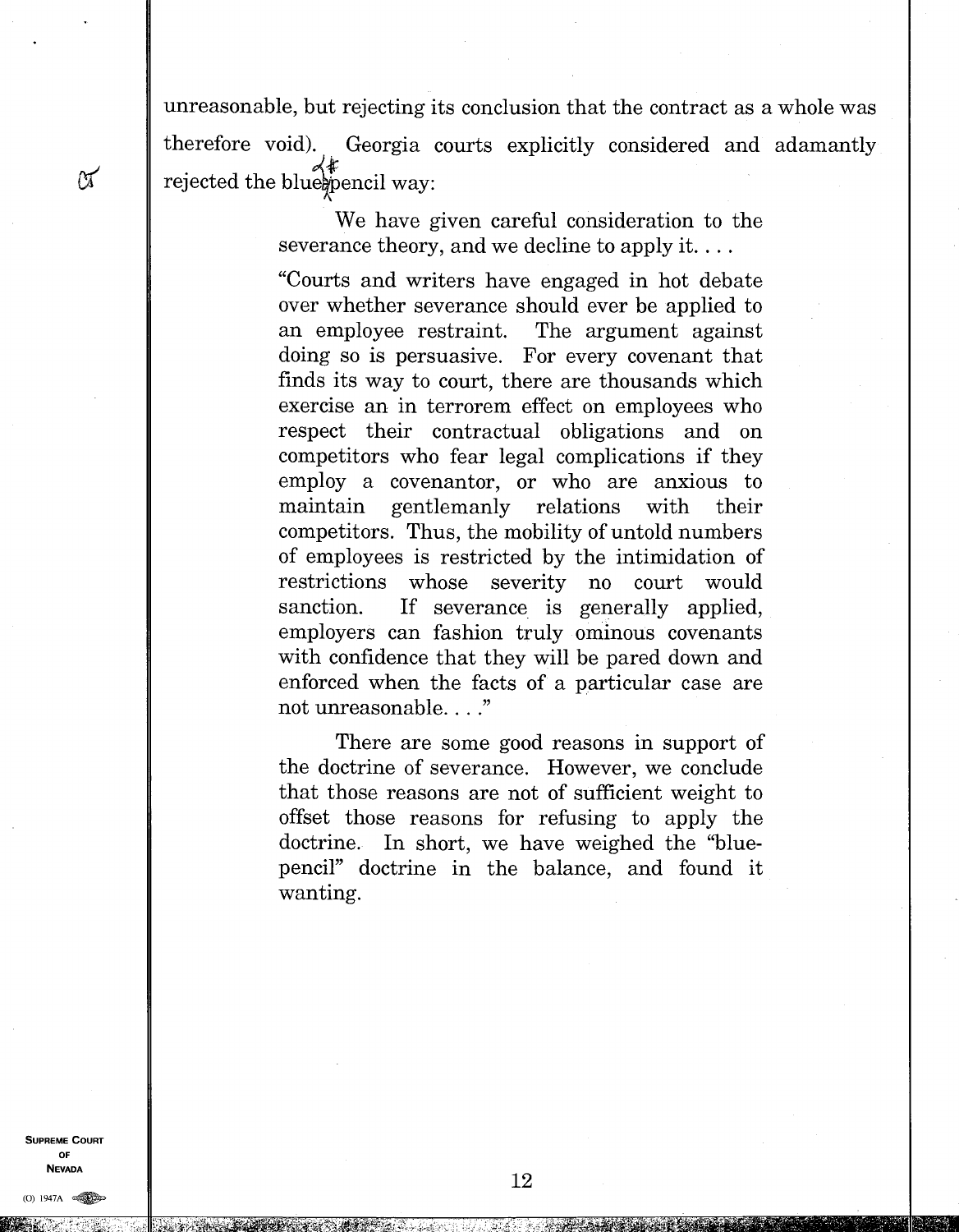*Richard P. Rita Pers. Servs. Int'l, Inc. v. Kot,* 191 S.E.2d 79, 81 (Ga. 1972) (quoting Blake, *supra*, at 682-83).<sup>6</sup> We are persuaded by Georgia's rationale, but there are additional reasons for abstaining.

Our exercise of judicial restraint when confronted with the urge to pick up the pencil is sound public policy. Restraint avoids the possibility of trampling the parties' contractual intent. *See* Pivateau, *supra,* at 674 ("[T]he blue pencil doctrine . . . creates an agreement that the parties did not actually agree to."); *Reno Club,* 64 Nev. at 323, 182 P.2d at 1016 (concluding that creating a contractual term operates beyond the parties' intent and the court's power). Even assuming only minimal infringement on the parties' intent, as the dissent suggests, a trespass at all is indefensible, as our use of the pencil should not lead us to the place of drafting. Our place is in interpreting. Moreover, although the transgression may be minimal here, setting a precedent that establishes

<sup>6</sup>We note that the Georgia Legislature implemented laws attempting to advance blue penciling in Georgia courts. *See* Ga. Code Ann. § 13-8-2.1 (repealed 2009); Ga. Code Ann. § 13-8-53(d) (2010). However, the Legislature's first attempt, Ga. Code Ann. § 13-8-2.1 (1990), providing that courts *must* reform unlawful contracts, was held unconstitutional by *Jackson & Coker, Inc. v. Hart,* 405 S.E.2d 253, 255 (Ga. 1991). *See Atlanta Bread Co. Int'l, Inc. v. Lupton-Smith, 679 S.E.2d 722, 724-25 (Ga. 2009)* ("[T]his Court has rejected a legislative attempt to usurp the application of standards of reasonableness to noncompetition covenants in employment agreements."). Another legislative attempt, Ga. Code Ann. § 13-8-53(d)  $(2010)$ , providing that courts may blue pencil, did not affect Georgia's precedent. The Georgia Court of Appeals reiterated that "the rule is that the court will not sever or 'blue pencil' an unenforceable noncompete covenant and enforce reasonable restrictions in other noncompete covenants, but will declare all the noncompete covenants unenforceable." *Lapolla,* 750 S.E.2d at 473.

**SUPREME COURT** OF **NEVADA** 

 $O)$  1947A  $\approx$ 

tafam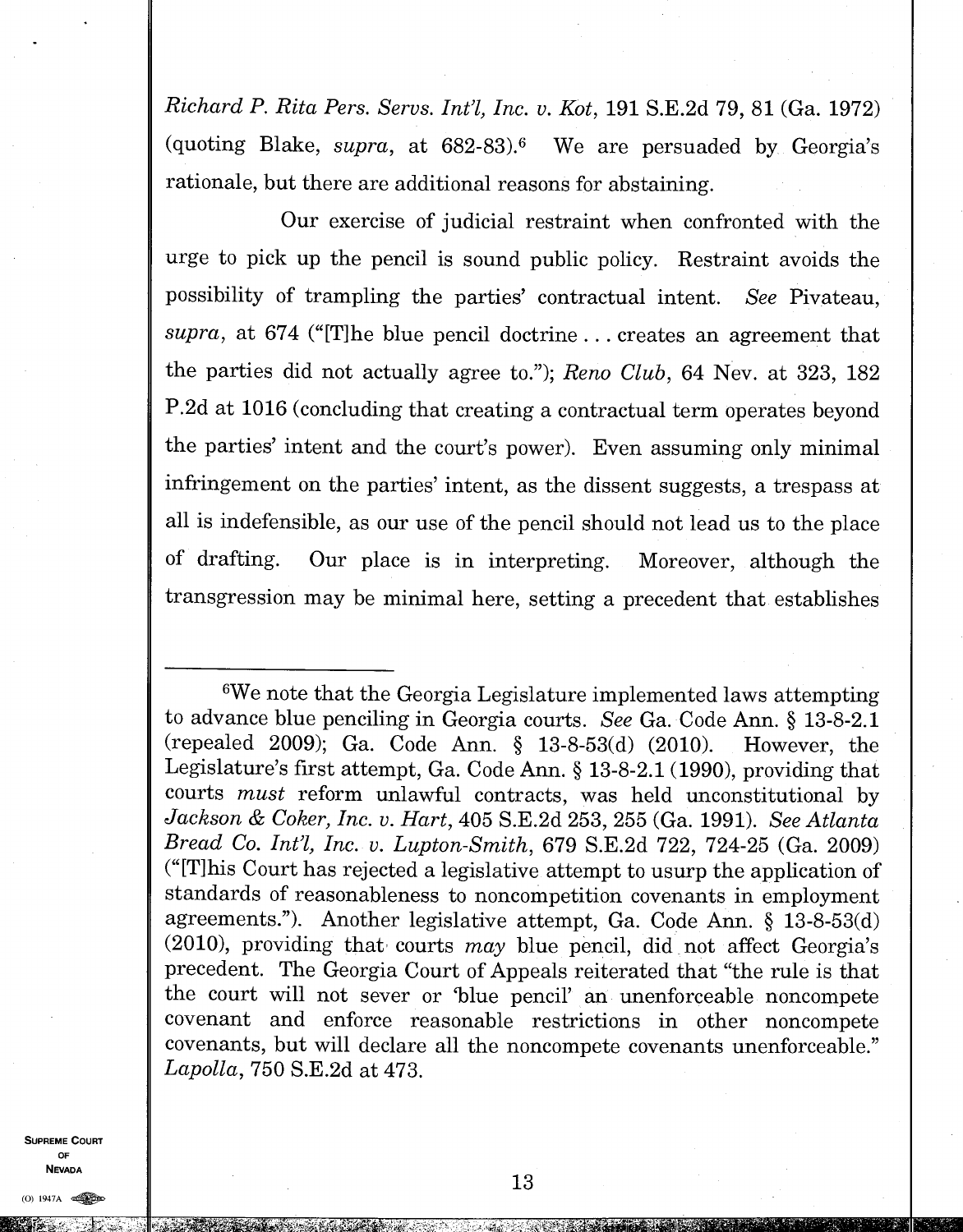the judiciary's willingness to partake in drafting would simply be inappropriate public policy as it conflicts with the impartiality that is required of the bench, irrespective of some jurisdictions' willingness to overreach.

Restraint also preserves judicial resources. Pivateau, *supra,*  at 674 ("Both [types of blue penciling] essentially turn courts into attorneys after the fact."). And restraint is consistent with basic principles of contract law that hold the drafter to a higher standard. *Williams v. Waldman, 108 Nev. 466, 473, 836 P.2d 614, 619 (1992)* ("Ilt is a well settled rule that '[i]n cases of doubt or ambiguity, a contract must be construed most strongly against the party who prepared it, and favorably to a party who had no voice in the selection of its language.' (alteration in original) (quoting *Jacobson v. Sassower,* 489 N.E.2d 1283, 1284 (N.Y. 1985))).

We have been especially cognizant of the care that must be taken in drafting contracts that are in restraint of trade. *Hansen,* 83 Nev. at 191, 426 P.2d at 793 ("An agreement on the part of an employee not to compete with his employer after termination of the employment is in restraint of trade and will not be enforced in accordance with its terms unless the same are reasonable."). A strict test for reasonableness is applied to restrictive covenants in employment cases because the economic hardship imposed on employees is given considerable weight. Ferdinand S. Tinio, Annotation, *Enforceability, Insofar as Restrictions Would Be Reasonable, of Contract Containing Unreasonable Restrictions on Competition,* 61 A.L.R. 3d 397, § 2b (1975). "One who has nothing but his labor to sell, and is in urgent need of selling that, cannot well afford to raise any objection to any of the terms in the contract of employment

**SUPREME COURT** OF **NEVADA**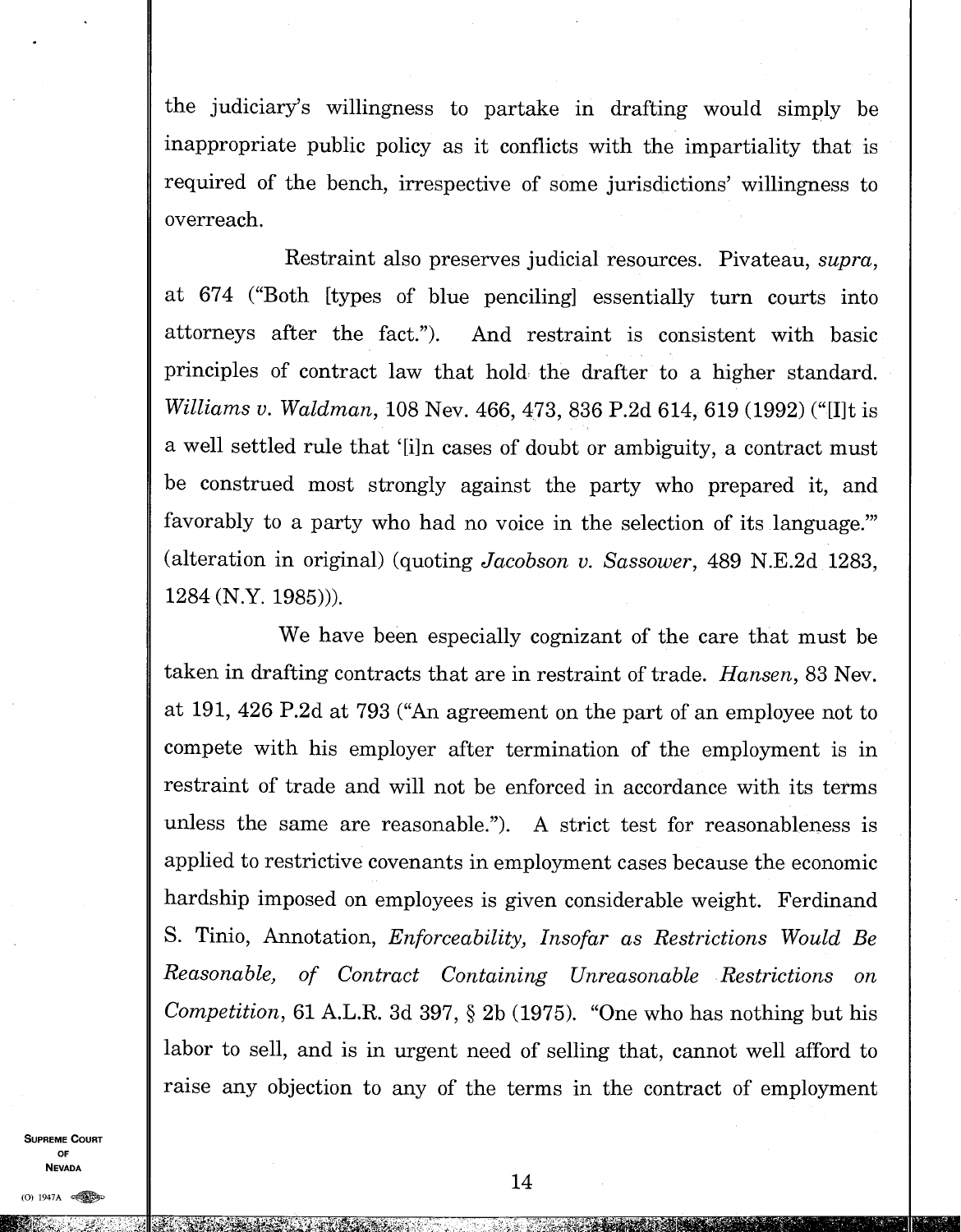offered him, so long as the wages are acceptable." *Menter Co. v. Brock,* 180 N.W. 553, 555 (Minn. 1920). Hence, leniency must favor the employee and the terms of the contract must be construed in the employee's favor.

Conversely, blue penciling favors the employer by presuming the employer's good faith.<sup>7</sup> Demonstrating compassion for the employer, one professor offered that "in most such cases, the employer does not require the promise because the employer is a hardhearted oppressor of the poor," instead, "the employer is engaged in the struggle for prosperity and must utilize all avenues to gain and retain the good will of customers." 15 Grace McLane Giesel, *Corbin on Contracts §* 80.15, at 120 (rev. ed. 2003). Further, "[t]he function of the law is to maintain a reasonable balance" because "a former employee may compete unfairly and an employer may oppress unreasonably." *Id.* This analysis sympathizes with employers at most and equivocates the employer's and employee's plight at least. However, it is plain that the scales are most imbalanced when the party who holds a superior bargaining position, and who is the contract drafter, drafts a contract that is greater than required for its protection and is thereafter rewarded with the court's legal drafting aid, as the other party faces economic impairment, restrained in his trade. In the context of an agreement that is in restraint of trade, a good-faith presumption benefiting the employer is unwarranted.

**SUPREME COURT OF NEVADA** 

<sup>&</sup>lt;sup>7</sup>Although we acknowledge that some courts only allow blue penciling "if the party who seeks to enforce the term obtained it in good faith," *Ellis v. James V. Hurson Associates, Inc.,* 565 A.2d 615, 617 (D.C. 1989) (internal quotations omitted), still other courts do not make good faith a condition of reformation, *see, e.g., Farm Bureau,* 203 N.W.2d at 212.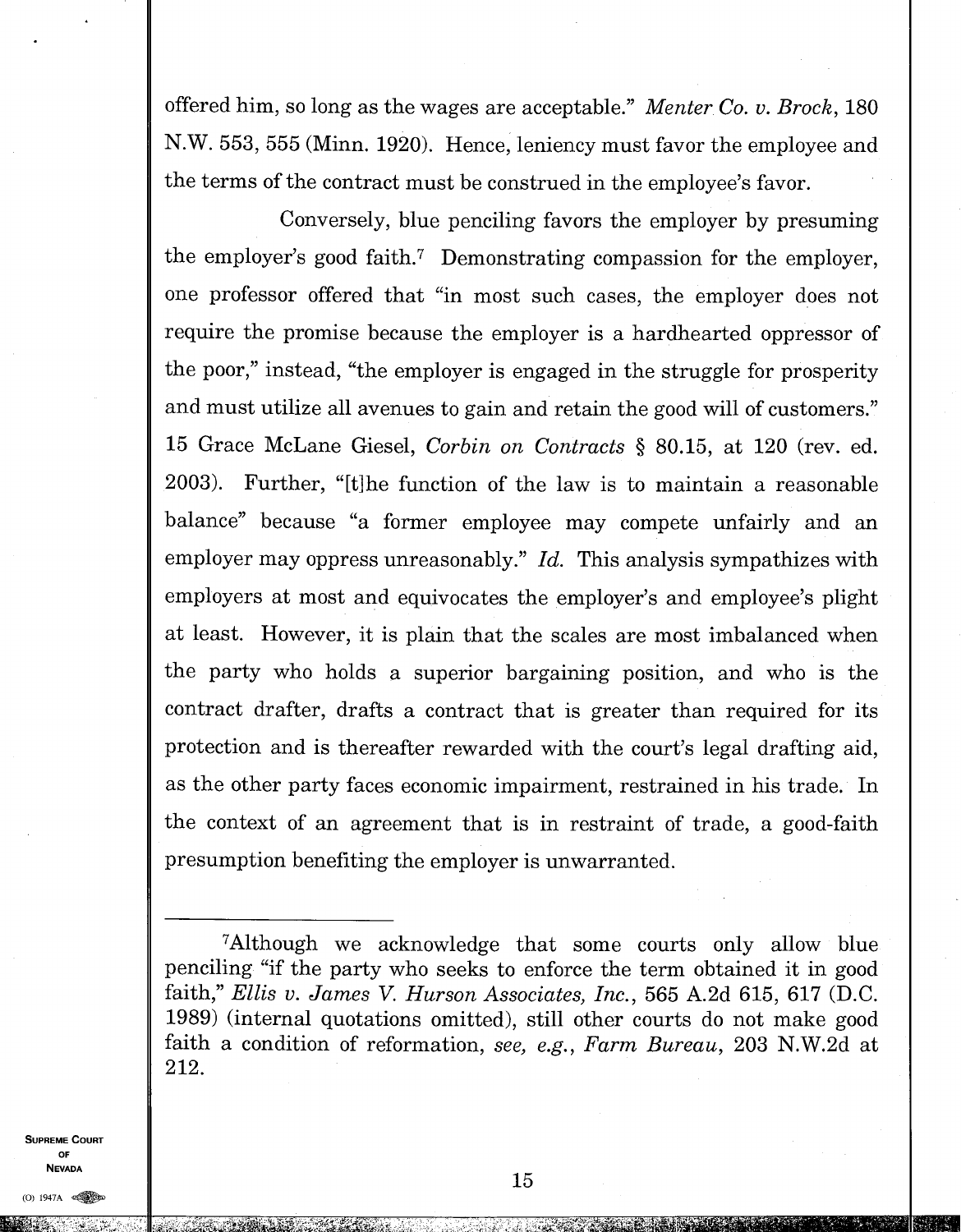At the outset, the bargaining positions of the employer and employee are generally unequal. *Star Direct, Inc. v. Dal Pra,* 767 N.W.2d 898, 924 n.10 (Wis. 2009). When an employment contract is made, the party seeking employment must consent to almost any restrictive covenant if he or she desires employment<sub> $\Omega$ </sub> *Id.* Hence, even an employerdrafted contract containing unenforceable provisions will likely be signed by the employee. Under a blue pencil doctrine, "[t] he employer then receives what amounts to a free ride on" the provision, perhaps knowing full well that it would never be enforced. Pivateau, *supra,* at 690. Consequently, the practice encourages employers with superior bargaining power "to insist upon unreasonable and excessive restrictions, secure in the knowledge that the promise will be upheld in part, if not in full." *Streiff v. Am. Family Mut. Ins. Co.*, 348 N.W.2d 505, 509 (Wis. 1984).<sup>8</sup> It thereby forces the employee to bear the burden as employers carelessly, or

<sup>8</sup>A California court explains:

Many, perhaps most, employees would honor these clauses without consulting counsel or challenging the clause in court, thus directly undermining the statutory policy favoring competition. Employers would have no disincentive to use the broad, illegal clauses if permitted to retreat to a narrow, lawful construction in the event of litigation.

*Kolani v. Gluska,* 75 Cal. Rptr. 2d 257, 260 (Ct. App. 1998). On the other hand, the "all or nothing" approach encourages employers to carefully draft agreements devoid of "overreaching terms for fear that the entire agreement will be voided." Kenneth R. Swift, *Void Agreements, Knocked-Out Terms, and Blue Pencils: Judicial and Legislative Handling of Unreasonable Terms in Noncompete Agreements,* 24 Hofstra Lab. & Emp. L.J. 223, 246 (2007).

**SUPREME COURT OF NEVADA** 

 $\mathfrak{A}$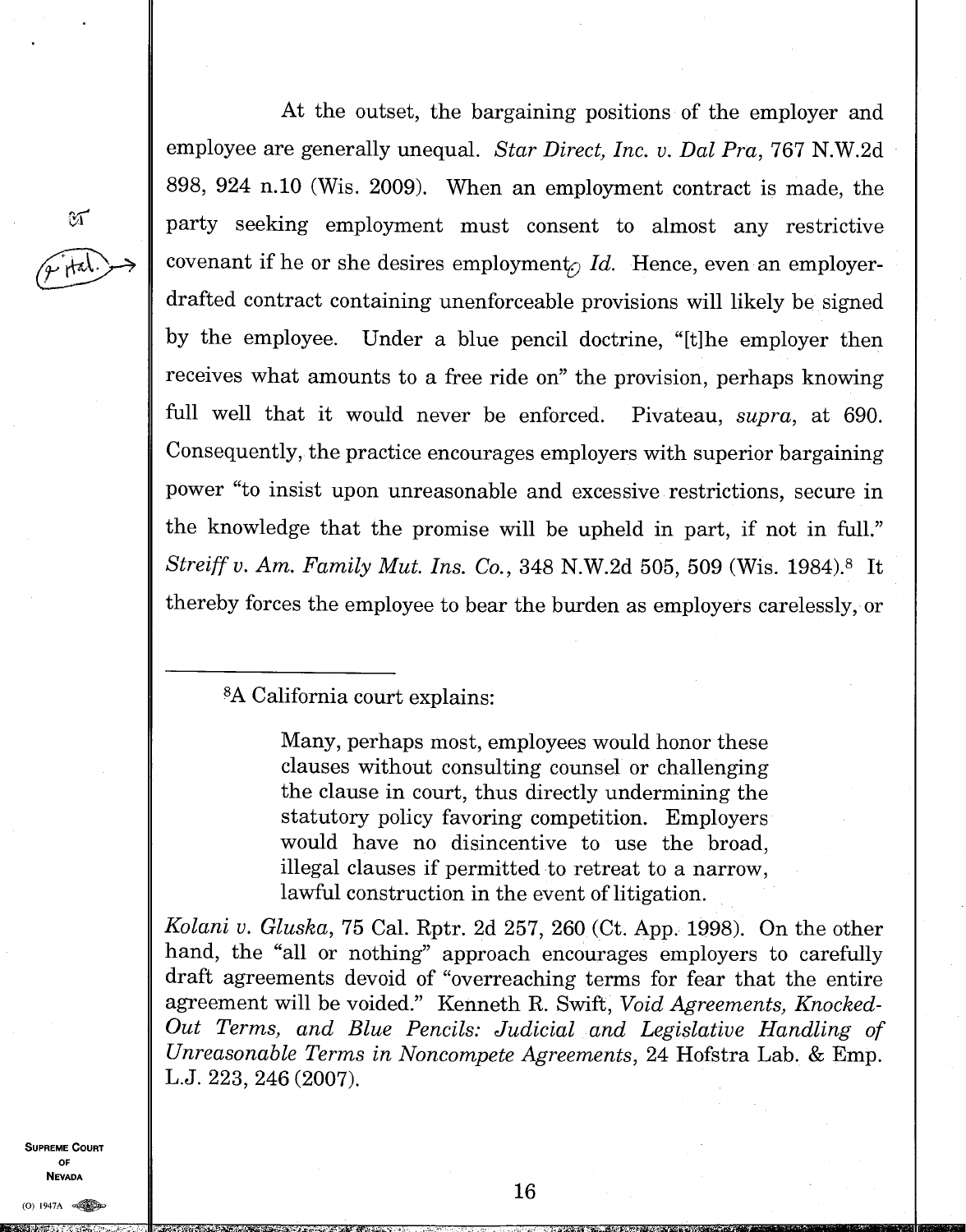intentionally, overreach. Pivateau, *supra,* at 689. "In the words of one commentator, '[t] his smacks of having one's employee's cake, and eating it too." *Id.* at 690 (quoting Blake, *supra,* at 683).

The dissent argues that refusal to blue pencil is antiquated. However, it has been noted that "eliminating the blue pencil doctrine comports with recent trends as courts have indicated a greater willingness to refuse to reform agreements that are not reasonable on their face." *Id.*  at 674. Some states, such as Wisconsin, have even codified the "no modification rule." *See* Wis. Stat. § 103.465 (2012).<sup>9</sup> Based on the argument of antiquity, and the rule of law in other jurisdictions, the dissent would force the district court to change the contract to only prohibit Islam from being employed as a casino host.<sup>10</sup> The dissent's overreach in such an indulgent application of the doctrine is troubling.

## <sup>9</sup>Wis. Stat. § 103.465 provides:

A covenant by an assistant, servant or agent not to compete with his or her employer or principal during the term of the employment or agency, or after the termination of that employment or agency, within a specified territory and during a specified time is lawful and enforceable only if the restrictions imposed are reasonably necessary for the protection of the employer or principal. Any covenant, described in this subsection, imposing an unreasonable restraint is illegal, void and unenforceable even as to any part of the covenant or performance that would be a reasonable restraint.

 $10$ Even assuming that the blue pencil doctrine is not contrary to Nevada precedent and stated public policy, reformation is certainly not a mandate placed on a district court. Laura *J.* Thalacker & Hartwell Thalacker, *Non-Compete Laws: Nevada, Practical Law State Q&A §* 6 *continued on next page . . .* 

**SUPPEME COUPT** OF **NEVADA** 

ີກ 1947A on

 $M_{24}$  .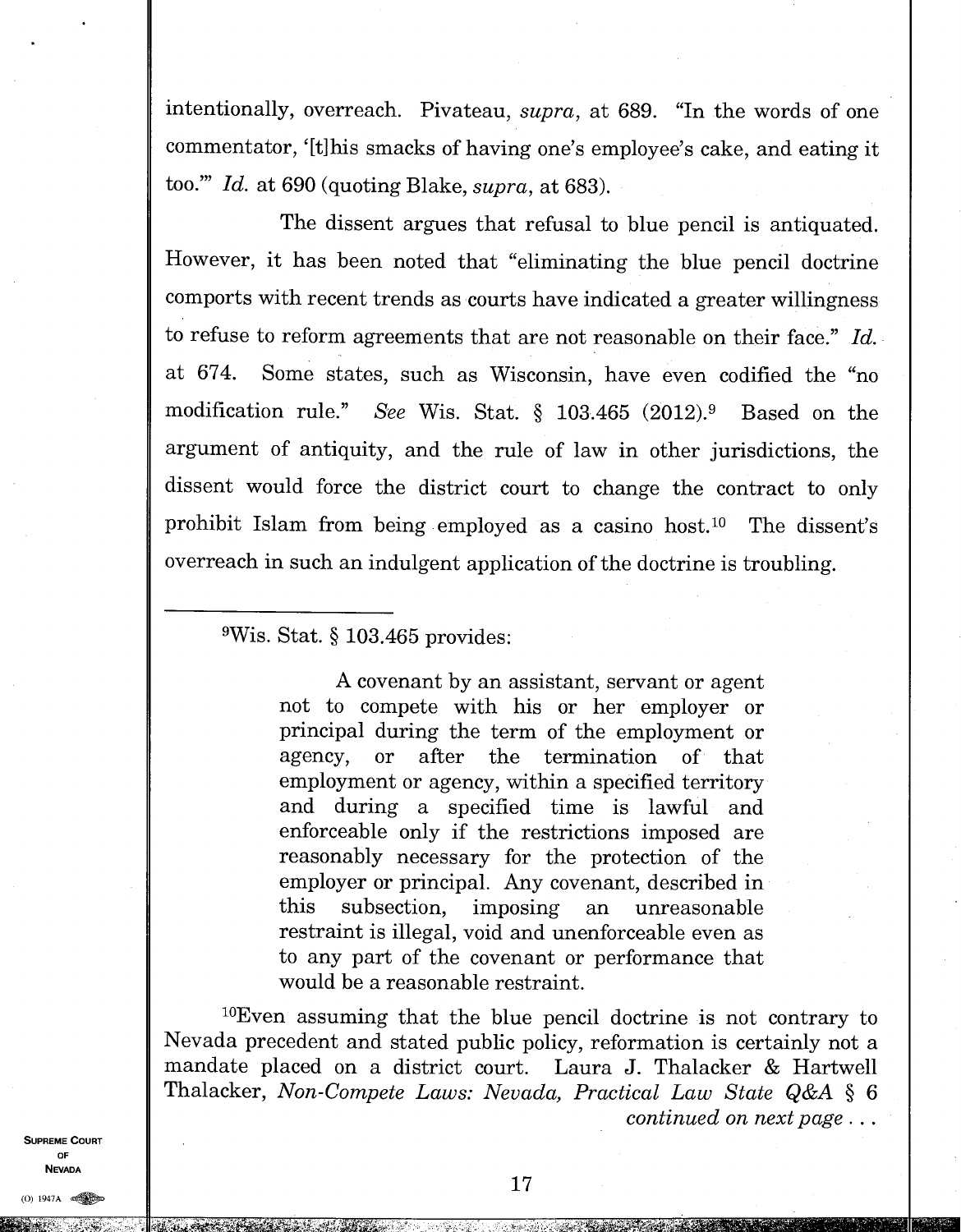Under a strict application of the blue pencil doctrine, "only the offending words are invalidated if it would be possible to delete them simply by running a blue pencil through them, as opposed to changing, adding, or rearranging words." Pivateau, *supra,* at 681 (internal quotation omitted). The dissent purports to reword the provision by changing the work exclusion term to limit it to employment as a casino host. Thus, the dissent embraces the most liberal form of the blue pencil doctrine, *id.* at 682, a use of judicial resources that is unwarranted and blurs the line between the bench and the bar.<sup>11</sup> As explained by the Supreme Court of Arkansas, "[w]e are firmly convinced that parties are not entitled to make an agreement, as these litigants have tried to do, that they will be bound by whatever contract the courts may make for them at some time in the future." *Rector-Phillips-Morse, Inc. v. Vroman,* 489 S.W.2d 1, 4 (Ark. 1973). Courts are not empowered to make private agreements. *Id.* Such actions are simply not within the judicial province. *Id.* 

## *. . . continued*

(2015) (suggesting that "[c]ourts in Nevada may, but are not required to, modify or blue pencil the terms in non-compete agreements and may enforce them as modified"). Under a review for discretion, the district court certainly did not abuse its discretion in refusing to redraft a noncompete agreement that banned the employer from "employment, affiliation, or service with any gaming operation." *See Dowell v. Biosense Webster, Inc.,* 102 Cal. Rptr. 3d 1, 11 (Ct. App. 2009) (affirming a lower court's invalidation of an overbroad noncompete clause prohibiting "an employee from rendering services, directly or indirectly, to a competitor").

 $<sup>11</sup>$ Redrafting the contract, rather than striking the offending work</sup> exclusion term, is the dissent's only option because striking the term renders the agreement unintelligible.

**SUPREME COURT** OF **NEVADA**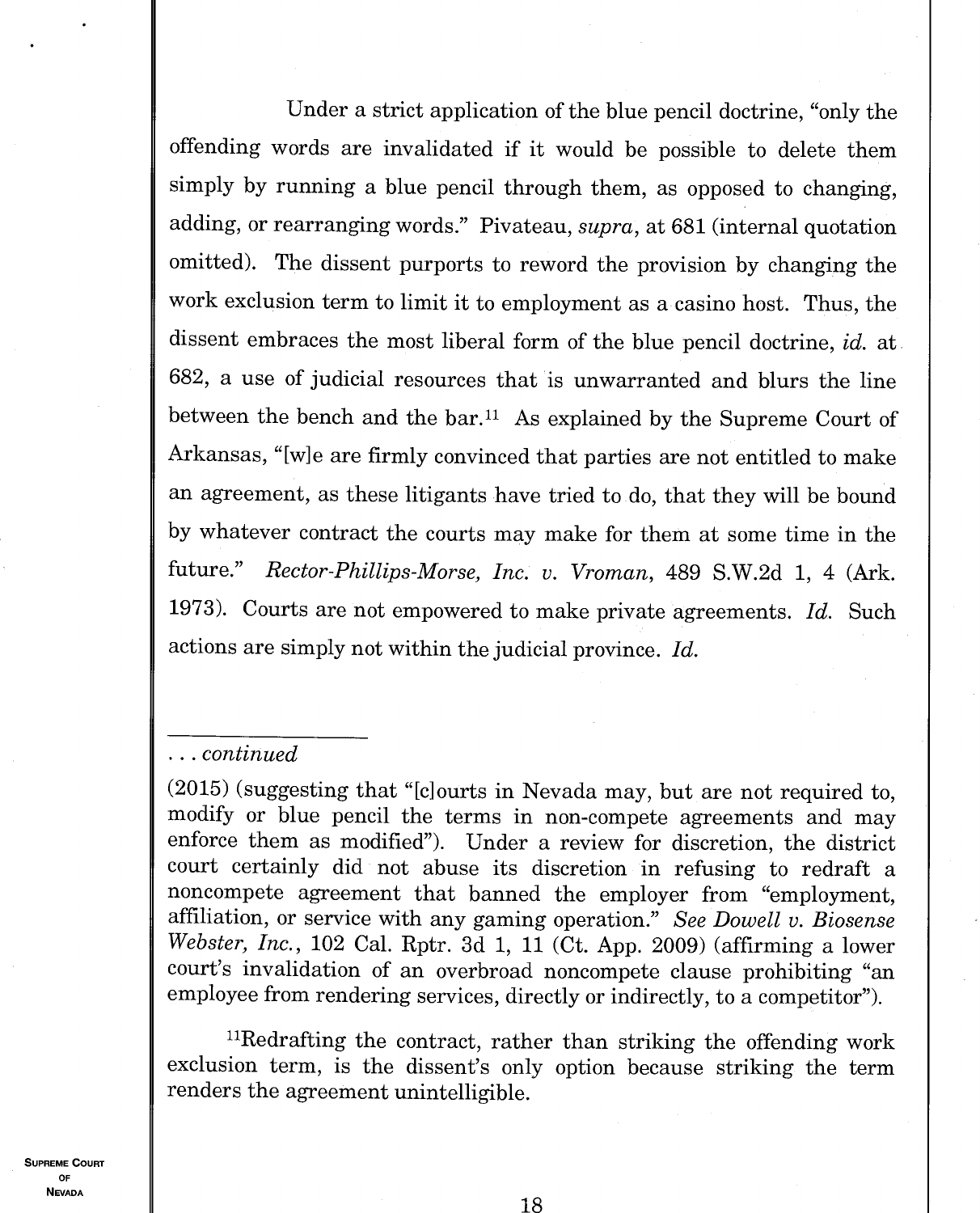In light of Nevada's caselaw and stated public policy concerns, we will not reform the contract to change the type of employment from which Islam is prohibited. As written, the contract is an unenforceable restraint of trade. *See Hansen,* 83 Nev. at 191, 426 P.2d at 793 (recognizing that contracts in restraint of trade will not be enforced unless the terms are reasonable). Without a contract, there was no violation. <sup>12</sup> Accordingly, we affirm the district court's ruling as to the noncompete agreement.

#### *Conversion*

Atlantis claims the district court erred by determining that Islam was not liable for conversion. According to Atlantis, Islam converted its property when she altered the player contact information for 87 guests, taking control of its data in a form that was inconsistent with its property rights. Islam and GSR contend that conversion requires a more serious interference with property rights.

Nevada law defines conversion "as a distinct act of dominion wrongfully exerted over another's personal property in denial of, or inconsistent with his title *or* rights therein or in derogation, exclusion, or defiance of such title or rights." *M. C. Multi-Family Dev., LLC v. Crestdale Assocs., Ltd.,* 124 Nev. 901, 910, 193 P.3d 536, 542 (2008) (internal

**SUPREME COURT OF NEVADA** 

<sup>12</sup>Based on our determination that the noncompete agreement was unenforceable, we also conclude that Atlantis' cause of action for tortious interference with a contractual relationship against GSR was properly dismissed as a matter of law. *See J.J. Indus., LLC v. Bennett,* 119 Nev. 269, 274, 71 P.3d 1264, 1267 (2003) (requiring a valid and existing contract to establish an intentional interference with contractual relations claim).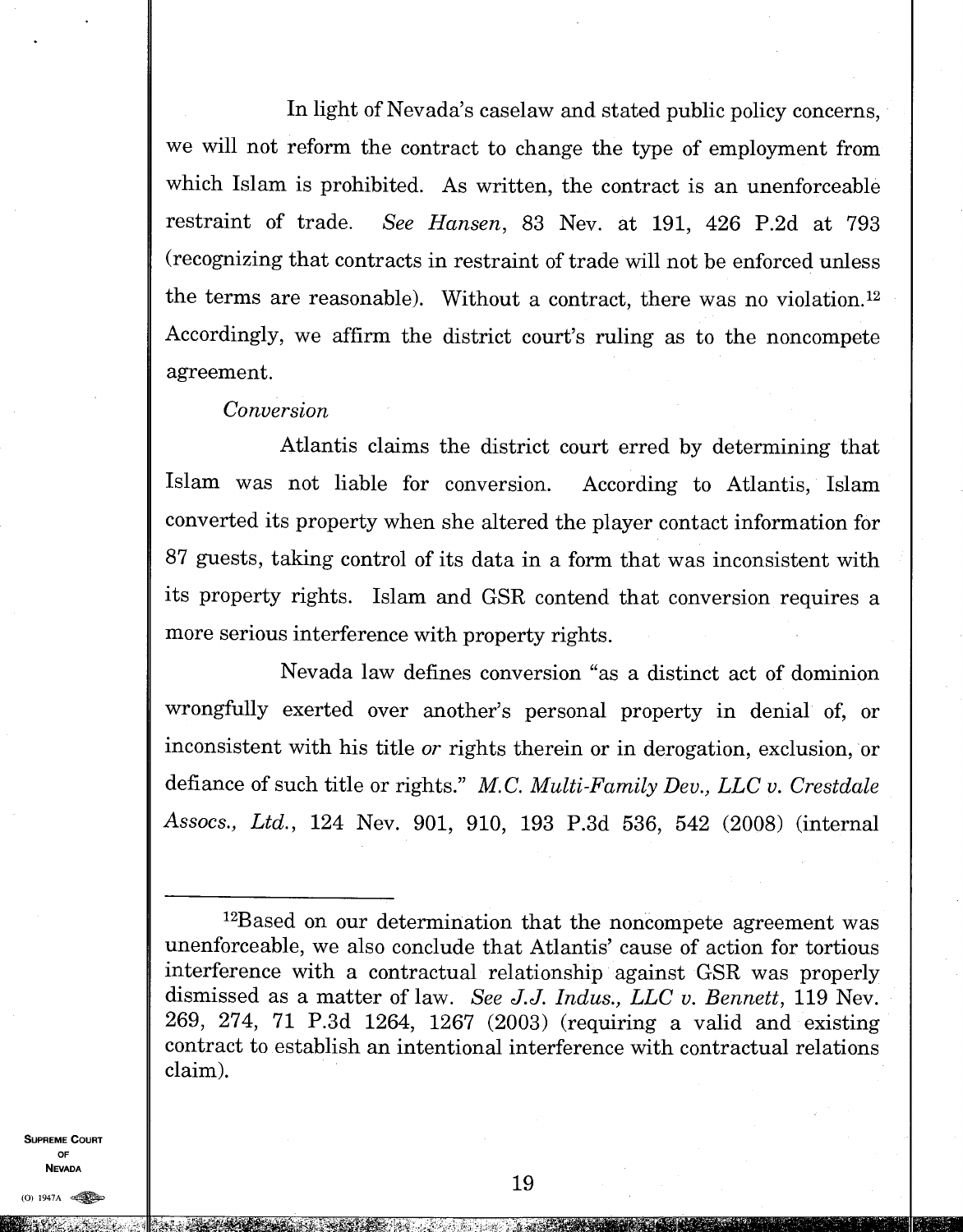quotations omitted). Furthermore, "conversion generally is limited to those severe, major, and important interferences with the right to control personal property that justify requiring the actor to pay the property's full value." *Edwards v. Emperor's Garden Rest.,* 122 Nev. 317, 328-29, 130 P.3d 1280, 1287 (2006).

We conclude that Islam's act of altering the player contact information in Atlantis' gaming database did not amount to conversion. The information was not lost, and with relatively minimal cost, the contact information was properly restored. To be sure, the interruption in marketing caused by Islam's conduct was not severe enough to justify requiring her to pay the full value of the information, which was estimated to be much more valuable than the cost of repair.<sup>13</sup> Therefore, we also affirm the district court's finding of no liability as to Atlantis' conversion claim against Islam.

### *Attorney fees awarded to Atlantis against Islam*

Islam contends that the district court violated her right to due process by awarding Atlantis \$308,711 in attorney fees without allowing her to view the itemized fees. In response, Atlantis contends that NRCP 54 does not require the detailed documentation that Islam sought.

We conclude that the district court's award of attorney fees to Atlantis against Islam without permitting Islam to review the itemizations was improper. *See Love v. Love,* 114 Nev. 572, 582, 959 P.2d 523, 529 (1998) (concluding that the district court's grant of attorney fees

**SUPREME COURT** 0F **NEVADA** 

<sup>13</sup>We note that the district court awarded Atlantis the cost of repair as compensation in its breach of contract claim.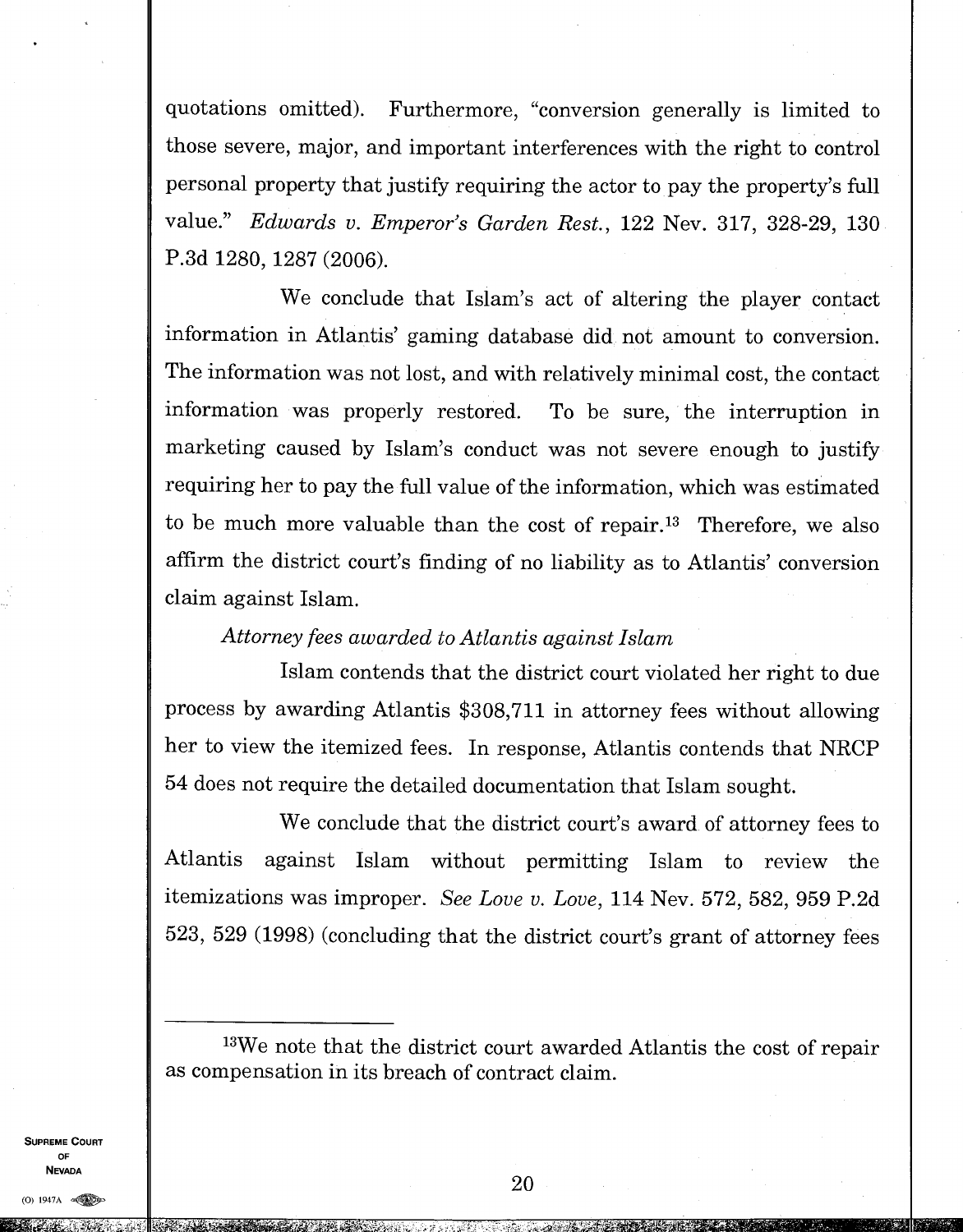based upon sealed billing statements unfairly precluded the opposing party from disputing the legitimacy of the award). Therefore, as to the award of attorney fees against Islam, we reverse and remand with instructions to allow Islam to review the itemized attorney fees.

*Atlantis v. GSR* 

## *Nevada Uniform Trade Secrets Act*

Atlantis contends that the district court's conclusions that GSR did not misappropriate its trade secrets, but that Islam did, are irreconcilable with one another. Thus, Atlantis claims that GSR is also liable for misappropriation. GSR argues that it did not misappropriate Atlantis' trade secrets because it reasonably relied on Islam's representation that she had relationships with each of the players she put in its database, and thus, GSR had no knowledge that the information was a trade secret.

We conclude that the district court's conclusion was not clearly erroneous because Atlantis failed to establish the essential elements of its misappropriation claim against GSR. The following was set forth by the United States District Court for the Northern District of California in interpreting California's almost identical Uniform Trade Secrets Act:

> The elements of a claim of indirect trade secret misappropriation... are:  $(1)$  the plaintiff is the owner of a valid trade secret; (2) the defendant acquired the trade secret from someone other than the plaintiff and (a) knew or had reason to know before the use or disclosure that the information was a trade secret and knew or had reason to know that the disclosing party had acquired it through improper means or was breaching a duty of confidentiality by disclosing it; or (b) knew or had reason to know it was a trade secret and that the disclosure was a mistake; (3) the defendant

**SUPREME COURT** OF **NEVADA**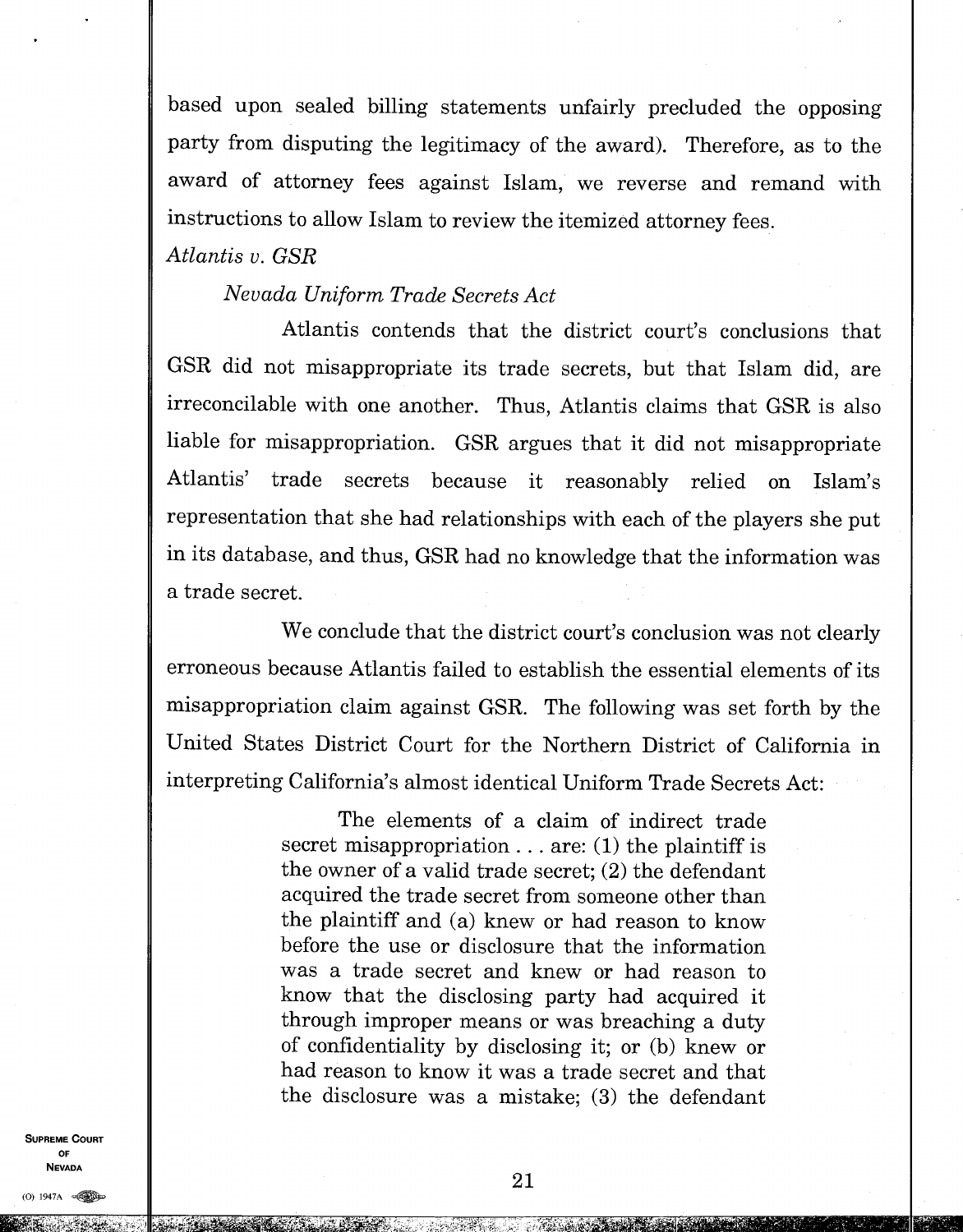used or disclosed the trade secret without plaintiff's authorization; and (4) the plaintiff suffered harm as a direct and proximate result of the defendant's use or disclosure of the trade secret, or the defendant benefitted from such use or disclosure.

*MedioStream, Inc. v. Microsoft Corp.*, 869 F. Supp. 2d 1095, 1114 (N.D. Cal. 2012). *Compare* Cal. Civ. Code § 3426.1 (2012), *with* NRS 600A.030(2). <sup>14</sup>

<sup>14</sup>NRS 600A.030(2) provides that "misappropriation" means as follows:

> (a) Acquisition of the trade secret of another by a person by improper means;

> (b) Acquisition of a trade secret of another by a person who knows or has reason to know that the trade secret was acquired by improper means; or

> (c) Disclosure or use of a trade secret of another without express or implied consent by a person who:

> (1) Used improper means to acquire knowledge of the trade secret;

> (2) At the time of disclosure or use, knew or had reason to know that his or her knowledge of the trade secret was:

(I) Derived from or through a person who had used improper means to acquire it;

(II) Acquired under circumstances giving rise to a duty to maintain its secrecy or limit its use; or

(III) Derived from or through a person who owed a duty to the person seeking relief to maintain its secrecy or limit its use; or

*continued on next page.* 

**SUPREME COURT** OF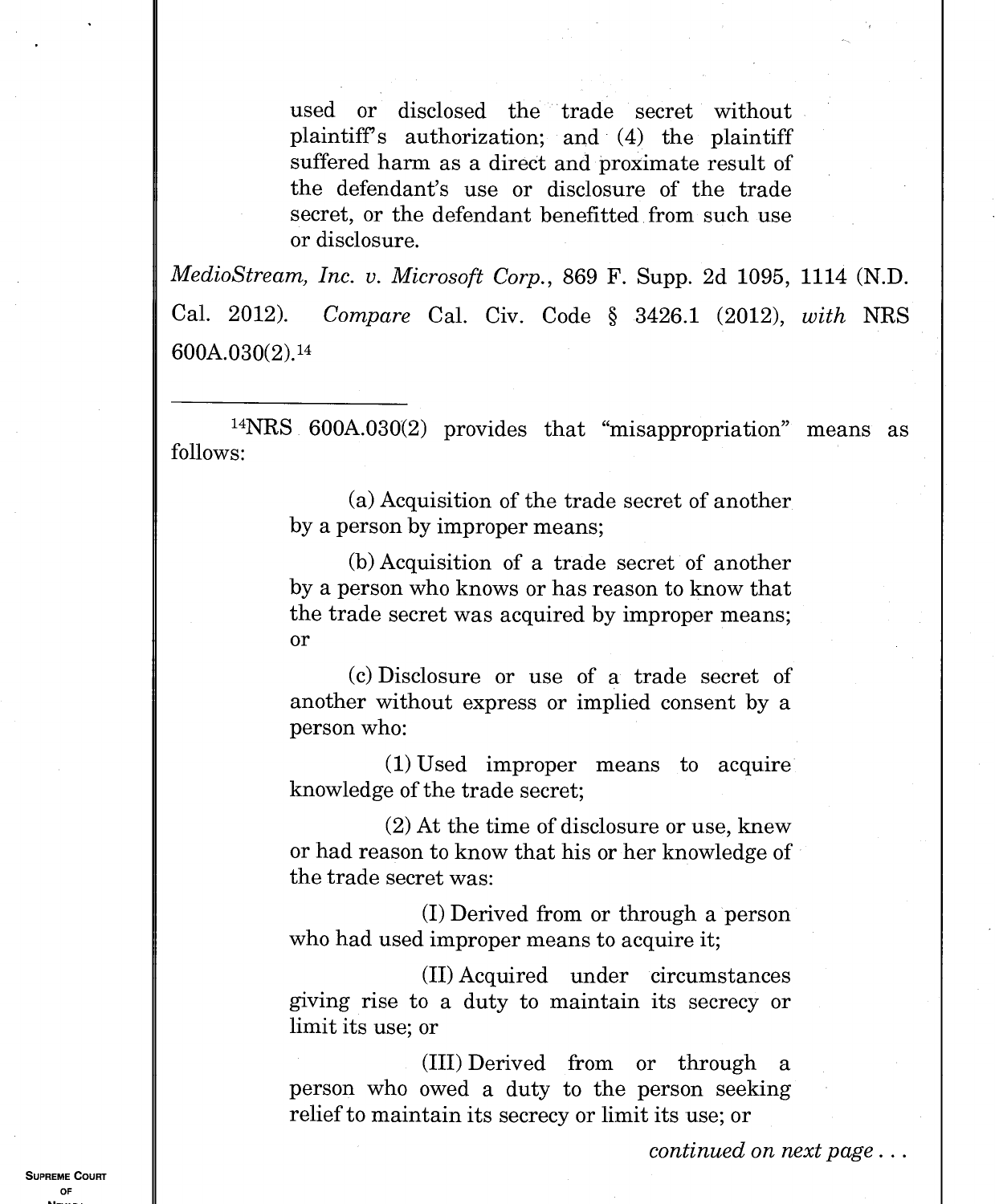Atlantis failed to establish that GSR knew or should have known that the information Islam provided was a trade secret. GSR took steps to ensure that it did not receive trade secret information from Islam. GSR's hiring personnel advised Islam before she began working to bring only herself and her relationships when she left Atlantis. Additionally, GSR management sought and gained Islam's reassurance that the player information she communicated was built on her own relationships. Based on Islam's representations, there was no reason for GSR to know that it was using trade secrets that belonged to Atlantis.

Furthermore, Atlantis' letter to GSR did not sufficiently put GSR on notice that it was using wrongfully obtained player information. The letter expressed doubt as to whether GSR was in fact in possession of Atlantis' trade secrets and failed to identify the trade secrets. Atlantis' letter advised that there were "[p] otential [t] rade [s] ecret [v] iolations" and, rather elusively, communicated that "[i]f GSR has incorporated into its data base. . . confidential information that is the property of the Atlantis, we demand that GSR immediately advise us of the same." In addition to the uncertainty communicated by Atlantis' use of the terms "potential" and "if," Atlantis placed the onus on GSR to know what trade secrets GSR had in its possession that belonged to Atlantis. However, without Atlantis' player list, or Islam's candid insight, it was nearly impossible for GSR to know whether it was using Atlantis' trade secrets. Moreover,

*. . . continued* 

(3) Before a material change of his or her position, knew or had reason to know that it was a trade secret and that knowledge of it had been acquired by accident or mistake.

**SUPREME COURT OF NEVADA**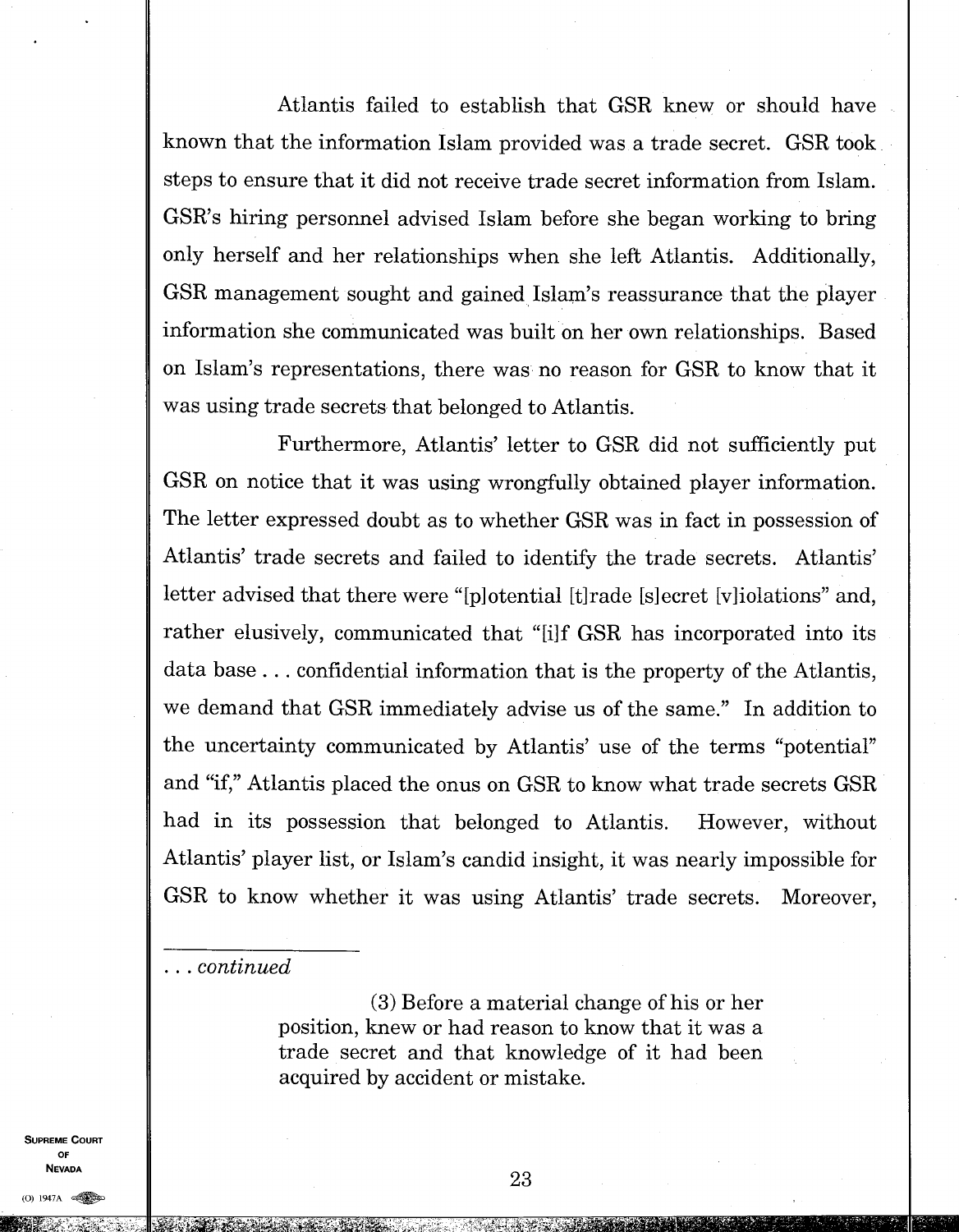when GSR requested more specific information, Atlantis failed to provide it. Because GSR received both trade secret and nontrade secret information from Islam without knowing which, if any, information was protected, it cannot be said that GSR sufficiently knew or should have known that the information provided to it was a trade secret. *See MicroStrategy Inc. v. Bus. Objects, S.A.,* 331 F. Supp. 2d 396, 431 (E.D. Va. 2004) (limiting scope of protected documents to those identified as trade secrets).

An alternative result, which establishes the sufficiency of GSR's knowledge based on these facts, would be harmful to the casino host trade. To protect Atlantis' potential trade secrets, GSR would need to cease marketing to all players communicated to by Islam. This result would encourage all casino hosts' former employers to send letters accusing the host's new employer of trade secret violations, knowing that with no real claim of misappropriation, they could quash competition. The consequences would suffocate a casino host's very purpose, whose trade is built on providing its employer with relationships established with customers. Hosts provide a unique advantage to casinos by expanding a casino's client base, *Choctaw Resort Development Enterprise v. Applequist*, 161 So. 3d 1134, 1136 (Miss. Ct. App. 2015), and the result the dissent and Atlantis seek could stifle the trade.

Our holding considers the nature of the casino host's trade. With more specific information about which players were improperly solicited, GSR could have ceased its use of information improperly obtained while continuing its use of information rightfully obtained. We deem this to be the best outcome.

**SUPREME COURT OF NEVADA** 

(0) 1947A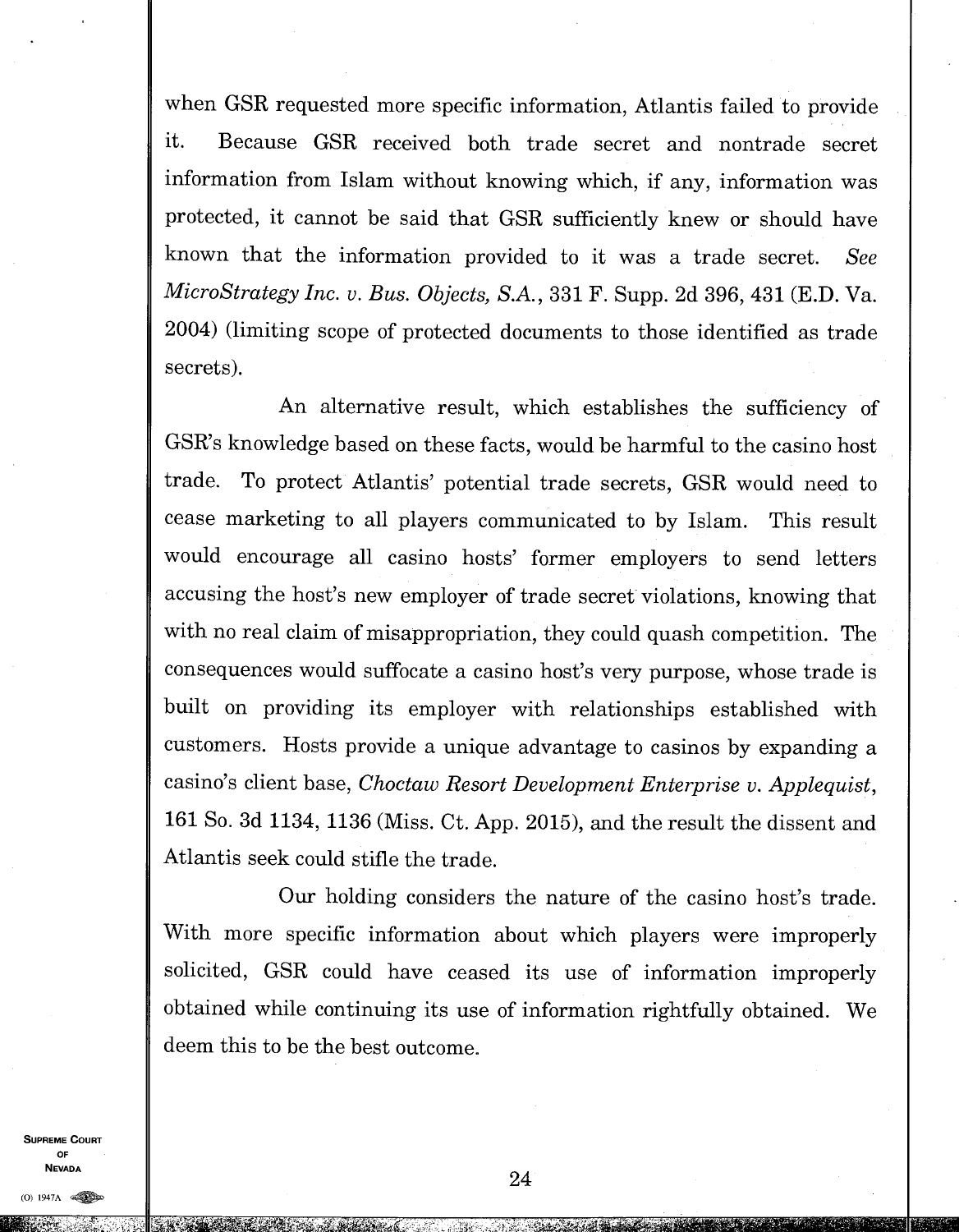Therefore, we reject the assertion that GSR knew, or had reason to know, from Atlantis' vague accusations, that it was using information improperly obtained. We conclude that, without more, GSR appropriately relied on Islam's statements that the information she relayed was based on her own relationships and her book of trade. The district court properly held Islam responsible for her actions but distinguished Islam's conduct from that of GSR. Because the district court's determination that GSR did not misappropriate Atlantis' trade secrets was not clearly erroneous, we affirm.

*Attorney fees awarded to GSR against Atlantis* 

Atlantis claims the district court's award of attorney fees in favor of GSR in the amount of \$190,124.50, pursuant to GSR's NRCP 68 offer of judgment, is unsupported and should be vacated. GSR contends that it was entitled to the award of attorney fees based on the offer of judgment, but that it is additionally entitled to an award of attorney fees based on Atlantis' bad faith, pursuant to NRS 600A.060. We conclude that the district court properly awarded attorney fees pursuant to the offer of judgment. GSR made an offer that Atlantis rejected, and Atlantis failed to receive a more favorable judgment.<sup>15</sup> Upon a review of the record, we also conclude that the district court properly refused to award fees under NRS  $600A.060$  because Atlantis' claim was not brought in bad faith.<sup>16</sup> Thus, as

<sup>16</sup>In the district court's order dated September 27, 2013, it found that Atlantis acted in bad faith in pursuing the misappropriation claim against GSR. However, the district court later denied the fees under NRS 600A.060 because it had already awarded attorney fees based on the offer *continued on next page . . .* 

**SUPREME COURT OF NEVADA** 

<sup>15</sup>We note that Atlantis' argument that the offer of judgment was invalid because it was made by a nonparty lacks merit.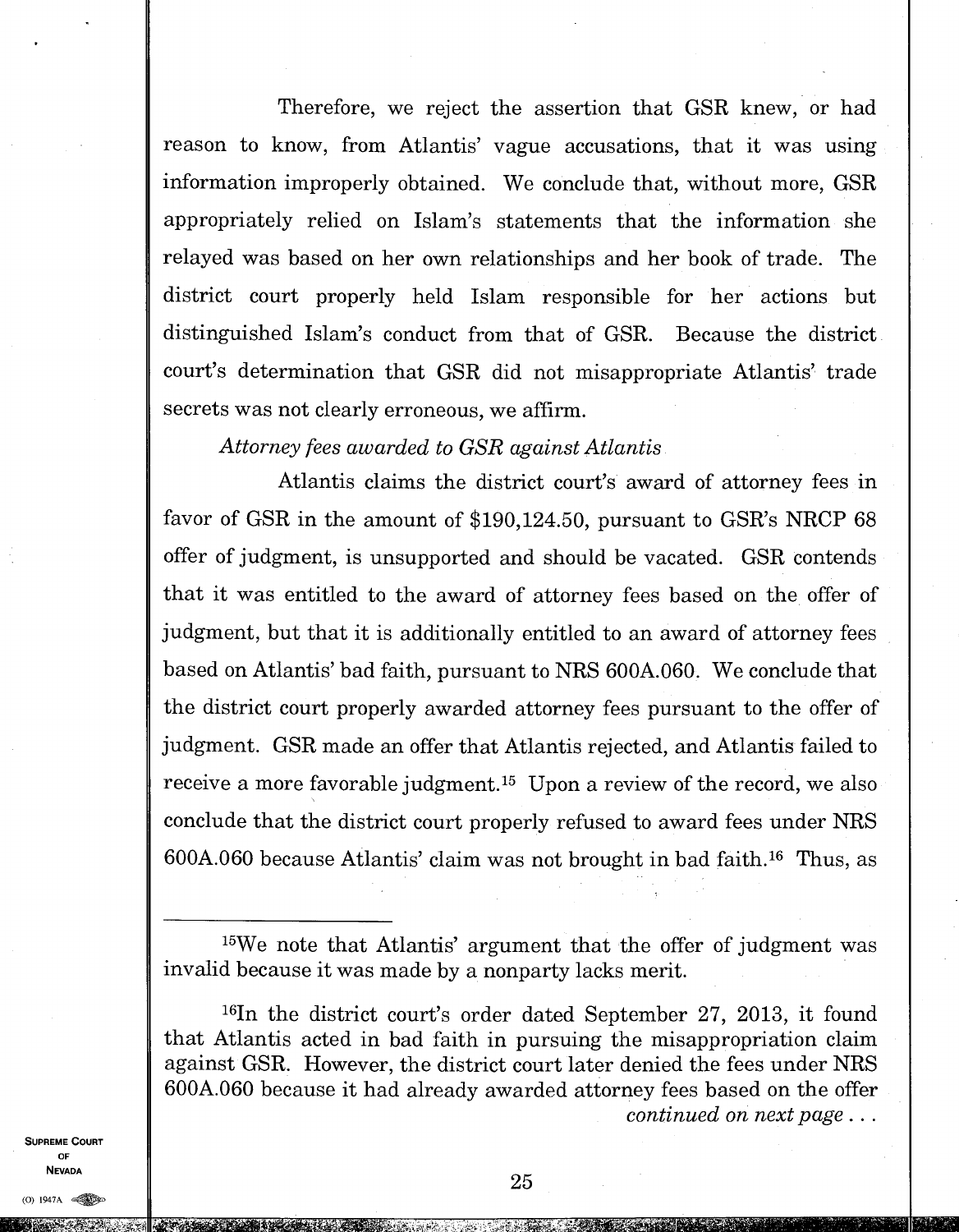to the district court's award of attorney fees between Atlantis and GSR, we affirm.

Based on the foregoing, we affirm the district court's judgment and attorney fees orders except as to the order awarding fees against Islam in favor of Atlantis. With respect to that order, we reverse and remand to the district court for further proceedings consistent with this opinion.

Douglas  $J<sub>1</sub>$ 

We concur: J. Cherm  $\mathbf{J}$ . Saitta  $J.$ Gibbons

*. . . continued* 

of judgment. We conclude that substantial evidence did not support the district court's bad-faith finding, but we affirm because the district court reached the right result.

SUPREME COURT OF **NEVADA**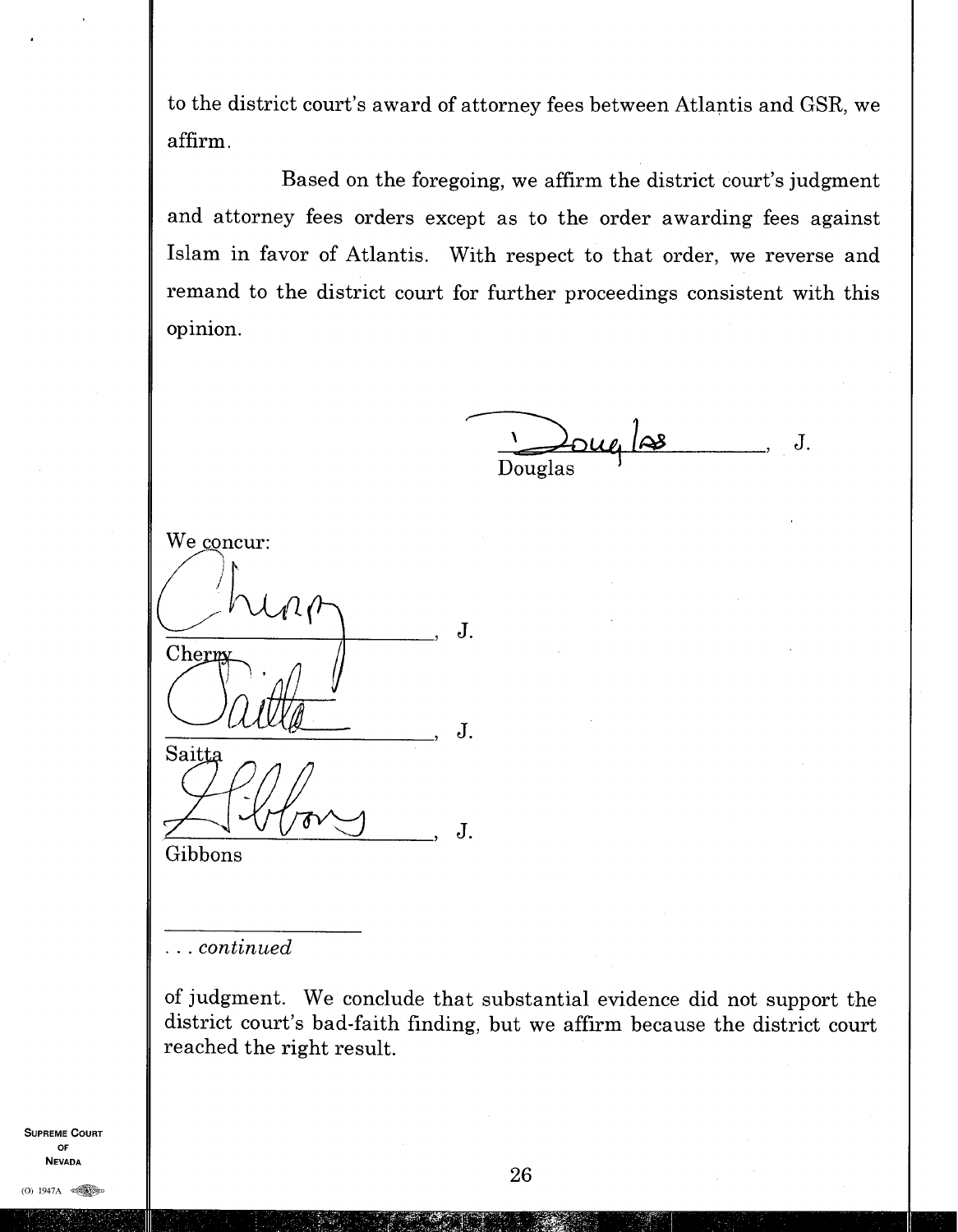HARDESTY, J., with whom PARRAGUIRRE, C.J., and PICKERING, J., agree, dissenting in part:

While I agree that the non-compete agreement was written too broadly, there is no doubt that Islam and Atlantis agreed to restrict Islam's future employment as a casino host and that such a restriction is reasonable. Absent some showing of bad faith on Atlantis' part, of which there was none, I would follow the approach taken by this court and a majority of other courts and preserve the non-compete agreement by modifying or severing the overly broad provision and thereby maintain the restriction on Islam's future employment in a competing casino host position. Reformation is an equitable remedy, and here, the equities run in favor of Atlantis and against the employee who admittedly stole trade secret information from her employer to use in her new casino host job for a competitor. I therefore dissent from the majority's adoption of a minority view to invalidate the entire agreement. I also dissent from the majority's determination that GSR did not violate the Uniform Trade Secret Act. GSR had knowledge of the Islam/Atlantis non-compete and trade secret agreements soon after GSR hired Islam. As a result, GSR had reason to know that its new employee had acquired trade secrets by "improper means." NRS  $600A.030(2)(a)-(c)$ . Invalidating the non-compete agreement does not provide a defense to the use of trade secret information appropriated in violation of the enforceable trade secret agreement.

*Non-compete agreement* 

A majority of courts agree that overly broad non-compete agreements should be altered, where possible, to recognize the intent of the parties and bring them within reasonable parameters. *See* Ferdinand S. Tinio, Annotation, *Enforceability, Insofar as Restrictions Would Be* 

 $\omega$  1947  $\sim$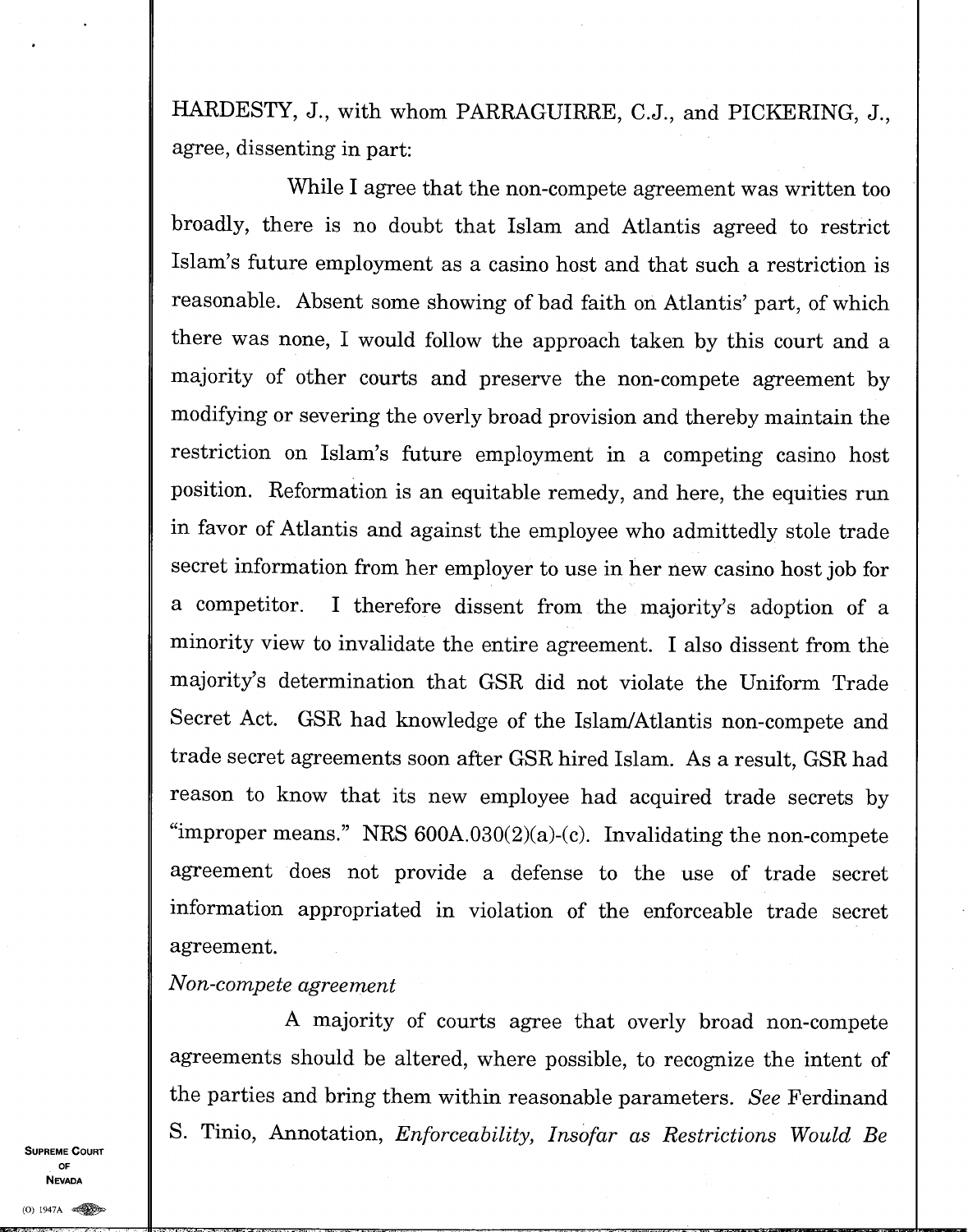*Reasonable, of Contract Containing Unreasonable Restrictions on Competition,* 61 A.L.R. 3d 397, §§ 4-5 (1975) (outlining jurisdictions that allow some form of modification and those that do not). The modification test has been adopted by "most United States jurisdictions." *Data Mgmt., Inc. v. Greene,* 757 P.2d 62, 64 (Alaska 1988) (adopting the approach that allows a court to reasonably alter a non-compete agreement so long as the agreement was drafted in good faith). *See, e.g., Hilligoss v. Cargill, Inc.,*  649 N.W.2d 142, 147 n.8 (Minn. 2002) (explaining that "a court at its discretion [can] modify unreasonable restrictions on competition in employment agreements by enforcing them to the extent reasonable"); *Whelan Sec. Co. v. Kennebrew,* 379 S.W.3d 835, 844 (Mo. 2012) ("[W]hen the provisions of a non-compete clause impose a restraint that is unreasonably broad, appellate courts still can give effect to its purpose by refusing to give effect to the unreasonable terms or modifying the terms of the contract to be reasonable."); *Merrimack Valley Wood Prods., Inc. v. Near,* 876 A.2d 757, 764 (N.H. 2005) ("Courts have the power to reform overly broad restrictive covenants if the employer shows that it acted in good faith in the execution of the employment contract"); *Cardiovascular Surgical Specialists, Corp. v. Mammana,* 61 P.3d 210, 213 (Okla. 2002) ("To cure an overly broad and thus unreasonable restraint of trade, an Oklahoma court may impose reasonable limitations concerning the activities embraced, time, or geographical limitation but it will refuse to supply material terms of a contract." (internal quotation marks omitted)); *Durapin, Inc. v. Am. Prods., Inc.,* 559 A.2d 1051, 1058 (RI. 1989) ("We believe this is the appropriate time to choose the route that permits unreasonable restraints to be modified and enforced, whether or not their terms are divisible, unless the circumstances indicate bad faith or

**SUPREME COURT** 0F **NEVADA**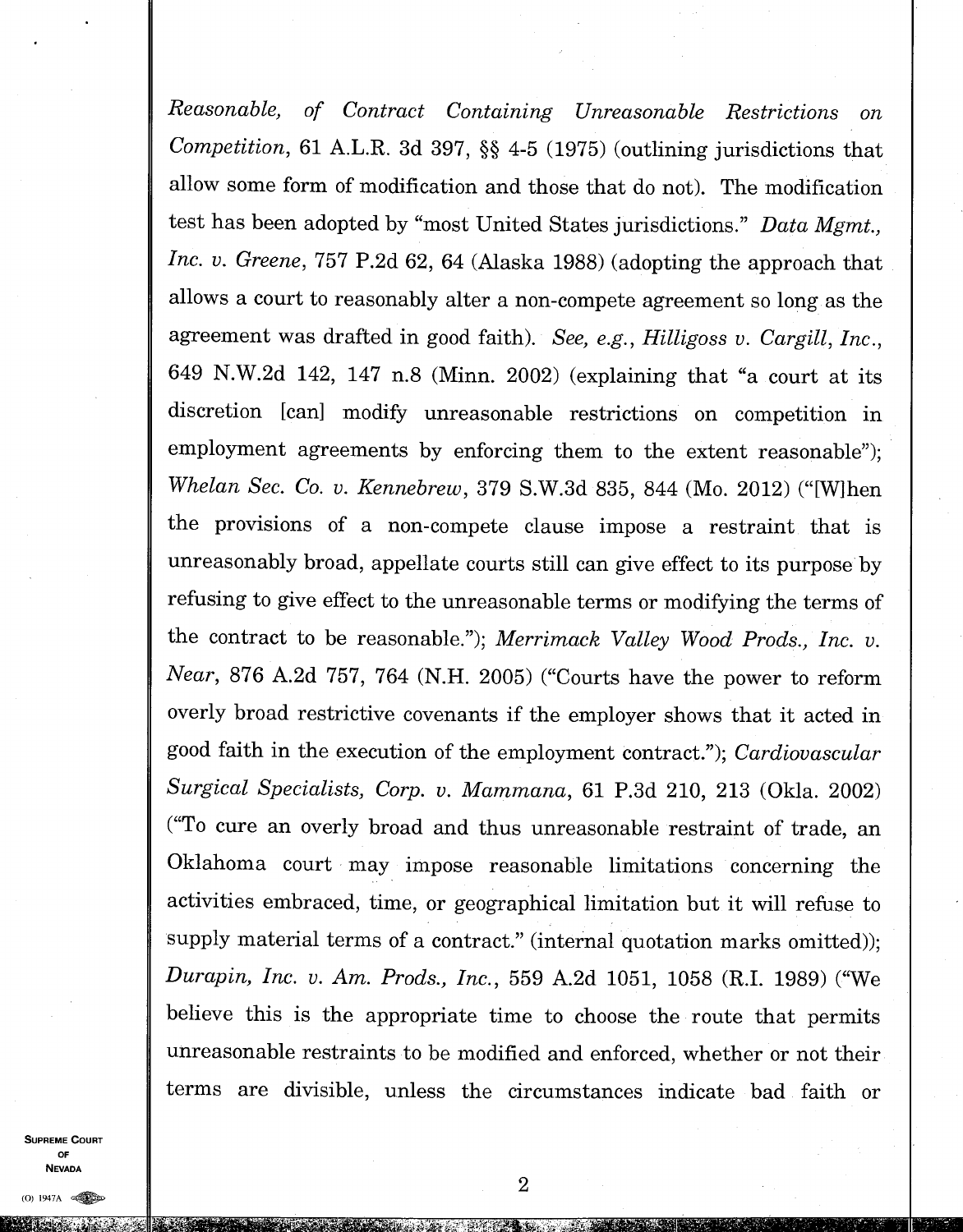deliberate overreaching on the part of the promisee."); *Simpson v. C & R Supply, Inc.,* 598 N.W.2d 914, 920 (S.D. 1999) (allowing modification of "noncompetition provisions to conform to the statutory mandate. . . via partial enforcement"). The policy behind this approach is that "[a]n otherwise reasonable restrictive covenant should not be held invalid because it is unreasonable solely as to [breadth] where voiding the agreement, rather than enforcing it in a reasonable way, would be contrary to legislative intent, and frustrate the intent of the parties." 17A C.J.S. *Contracts §* 381 (2011); *see also* Kenneth R. Swift, *Void Agreements, Knocked-Out Terms, and Blue Pencils: Judicial and Legislative Handling of Unreasonable Terms in Noncompete Agreements,* 24 Hofstra Lab. & Emp. L.J. 223, 249-50 (2007) (explaining that this test allows "courts [to] exercise their inherent equity powers to the extent necessary to protect the employer's legitimate business interest").

In addition to the modification test, the "blue-pencil test" also allows modification by permitting a court to delete an overly broad portion of a non-compete covenant and to enforce the remainder. *Id.; see also* 17A Am. Jur. 2d *Contracts* § 318 (2004) ("While recognizing that illegal contracts are generally unenforceable or void, a court may, where possible, sever the illegal portion of the agreement and enforce the remainder." (footnotes omitted)). Several jurisdictions have embraced this test. *See, e.g., Ellis v. James V. Hurson Assocs., Inc.,* 565 A.2d 615, 617 (D.C. 1989); *Cent. Ind. Podiatry, P.C. v. Krueger,* 882 N.E.2d 723, 730 (Ind. 2008); *Hartman v. W.H. Odell & Assocs., Inc.,* 450 S.E.2d 912, 920 (N.C. Ct. App. 1994); *Star Direct, Inc. v. Dal Pra,* 767 N.W.2d 898, 916 (Wis. 2009).

Contrarily, the draconian all-or-nothing rule invalidates the entire contract if any part of the non-compete agreement is overly broad.

**SUPREME COURT** OF NEVADA

 $(0)$  1947A  $\otimes$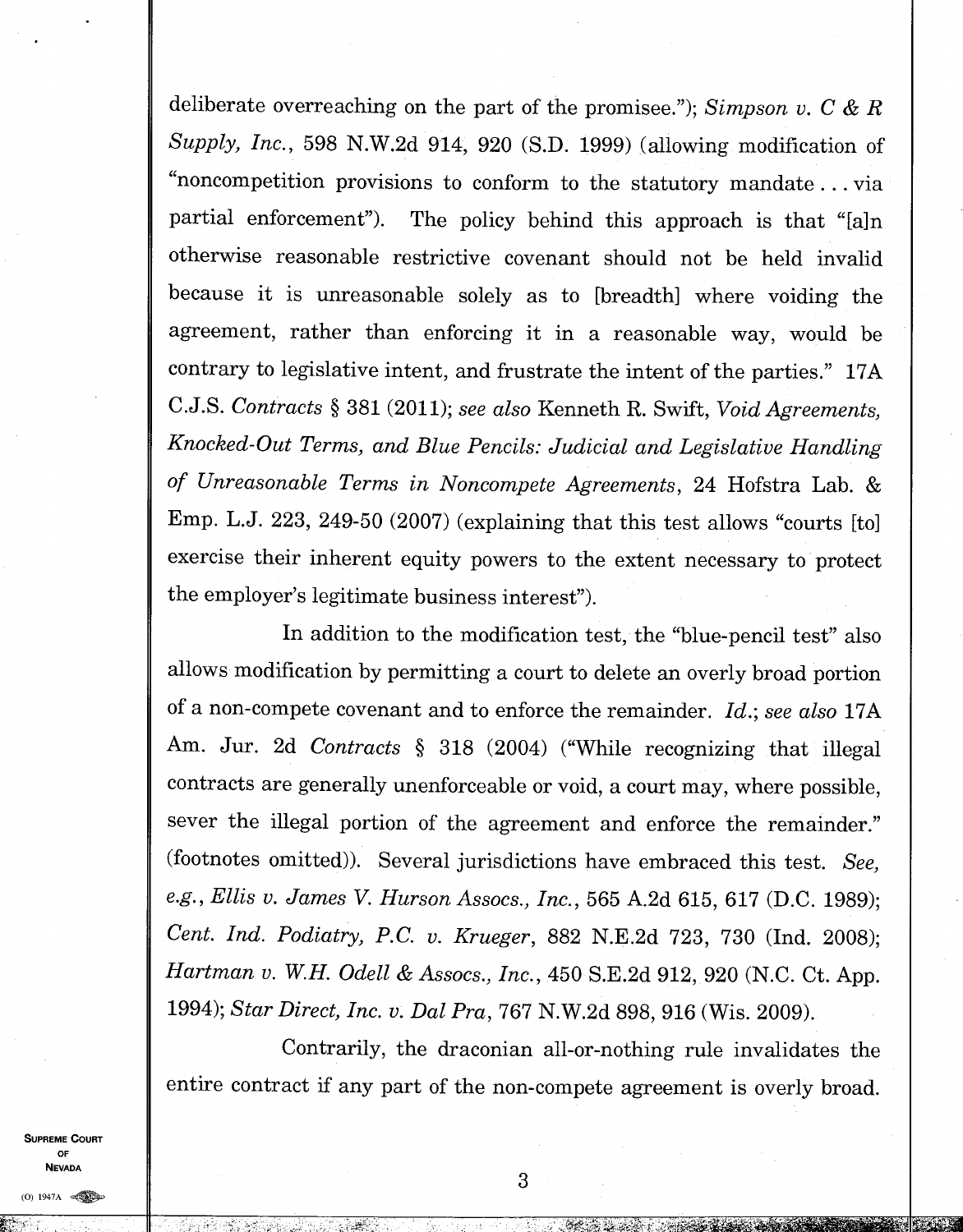17A C.J.S. *Contracts §* 381 (2011). Only a few jurisdictions still use this approach. *See, e.g., Rector-Phillips-Morse, Inc. v. Vroman,* 489 S.W.2d 1, 5 (Ark. 1973); *Rollins Protective Servs. Co. v. Palermo,* 287 S.E.2d 546, 549 (Ga. 1982).

In this case, Islam signed a non-compete agreement more than a year after beginning her employment as a casino host with Atlantis. Pursuant to the non-compete agreement:

> In the event that the employment relationship between Atlantis and [Islam] ends for any reason, either voluntary or non-voluntary, [Islam] agrees that (s)he will not, without the prior written consent of Atlantis, *be employed by, in any way affiliated with, or provide any services to,* any gaming business or enterprise located within 150 miles of Atlantis Casino Resort for a period of one (1) year after the date that the employment relationship between Atlantis and [Islam] ends.

(Emphasis added.)

By modifying and narrowing the broad language describing the scope of Islam's future employment, this court can give effect to the admitted intent of the parties to restrict her future employment as a casino host. Therefore, the text "be employed by, in any way affiliated with, or provide any services to" should be narrowed to "be employed as a casino host," allowing the non-compete provision to survive.

The majority based its decision to invalidate the entire noncompete agreement on *Reno Club v. Young Investment Co.,* 64 Nev. 312, 182 P.2d 1011 (1947); *All Star Bonding v. State,* 119 Nev. 47, 62 P.3d 1124 (2003); *Kaldi v. Farmers Insurance Exchange,* 117 Nev. 273, 21 P.3d 16 (2001); and *Jones v. Deeter,* 112 Nev. 291, 913 P.2d 1272 (1996). The majority's reliance on *Reno Club, All Star Bonding,* and *Kaldi* is unfounded. Not only do *Reno Club, All Star Bonding,* and *Kaldi* fail to

**SUPREME COURT OF NEVADA**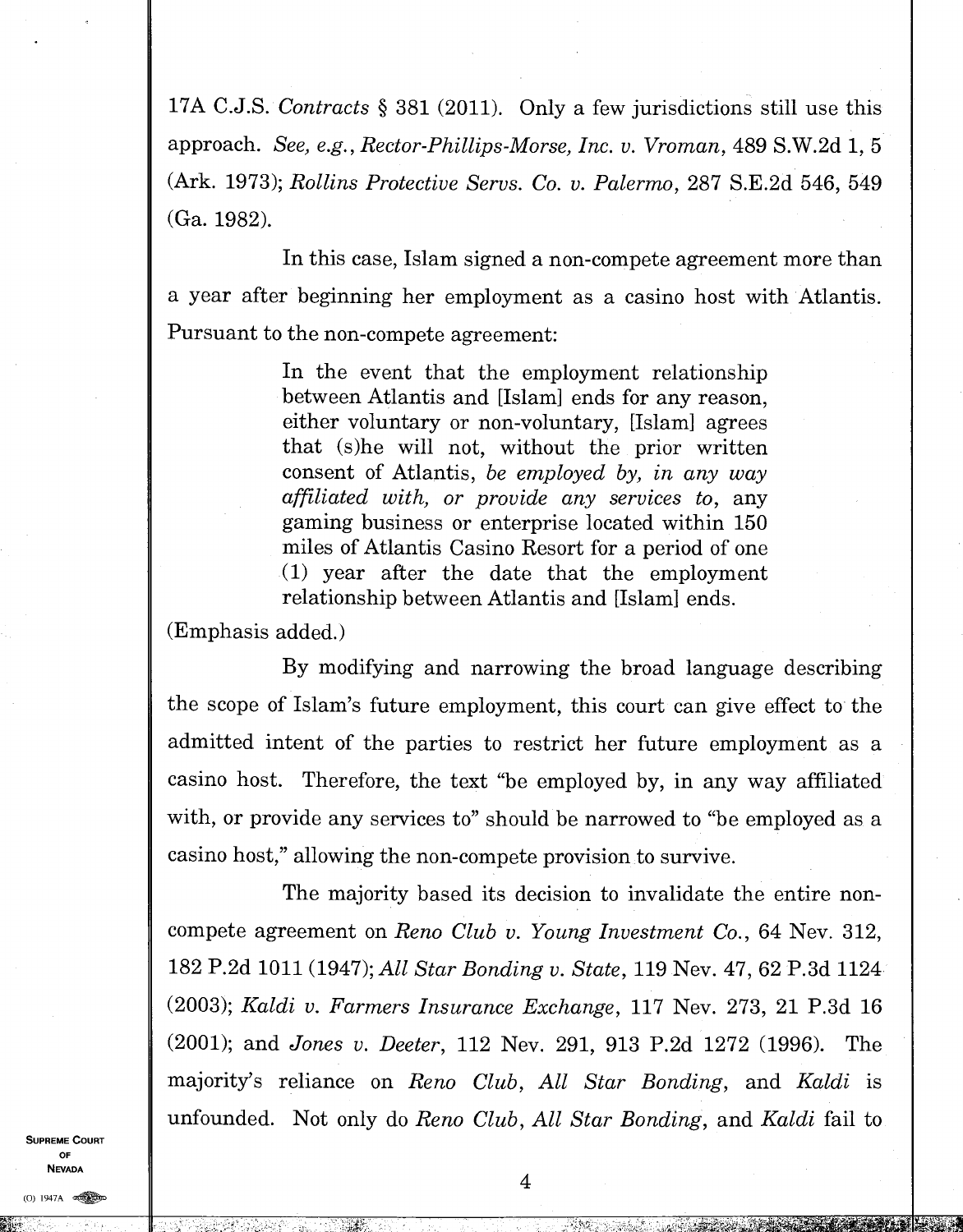discuss non-compete agreements, they also focus on ambiguity (not overbreadth), a factor that does not apply when deciding to alter a noncompete agreement. *See Reno Club,* 64 Nev. at 325, 182 P.2d at 1017 ("[T]here is no ambiguity or uncertainty in the meaning of the language employed in the option agreement. . . , and hence no room for judicial construction."), *All Star Bonding,* 119 Nev. at 51, 62 P.3d at 1126 (explaining that this court is "not free to modify or vary the terms of an unambiguous agreement" (internal quotation marks omitted)); *Kaldi,* <sup>117</sup> Nev. at 281, 21 P.3d at 21 (same); *see also* 17A C.J.S. *Contracts §* 381 (2011) (explaining that the three approaches to altering a non-compete agreement are used when the agreement is overly broad). Further, in *Jones*, this court determined that a five-year restriction was improper and, thus, concluded that the non-compete "covenant [was] per se unreasonable and therefore, unenforceable." 112 Nev. at 296, 913 P.2d at 1275. This conclusory determination should not be construed as establishing a strict rule against modifying and limiting unreasonable portions of non-compete agreements. In fact, this court has allowed preliminary injunctions based on non-compete agreements to be modified in order to make restrictions reasonable. *See, e.g., Ellis v. McDaniel,* 95 Nev. 455, 459, 596 P.2d 222, 225 (1979) (declining to enforce a preliminary injunction based on a noncompete agreement that "purport[ed] to prohibit [appellant] from practicing orthopedic surgery," but modifying the restriction to prohibit appellant "from engaging in the *general practice* of medicine"); *Hansen v. Edwards,* 83 Nev. 189, 191, 193, 426 P.2d 792, 793-94 (1967) (modifying an employment restriction from 100 miles outside of Reno with no time limitation to Reno's boundary limits for one year because "[a] preliminary injunction may be modified at any time whenever the ends of justice

**SUPREME COURT OF NEVADA** 

(0) 1947A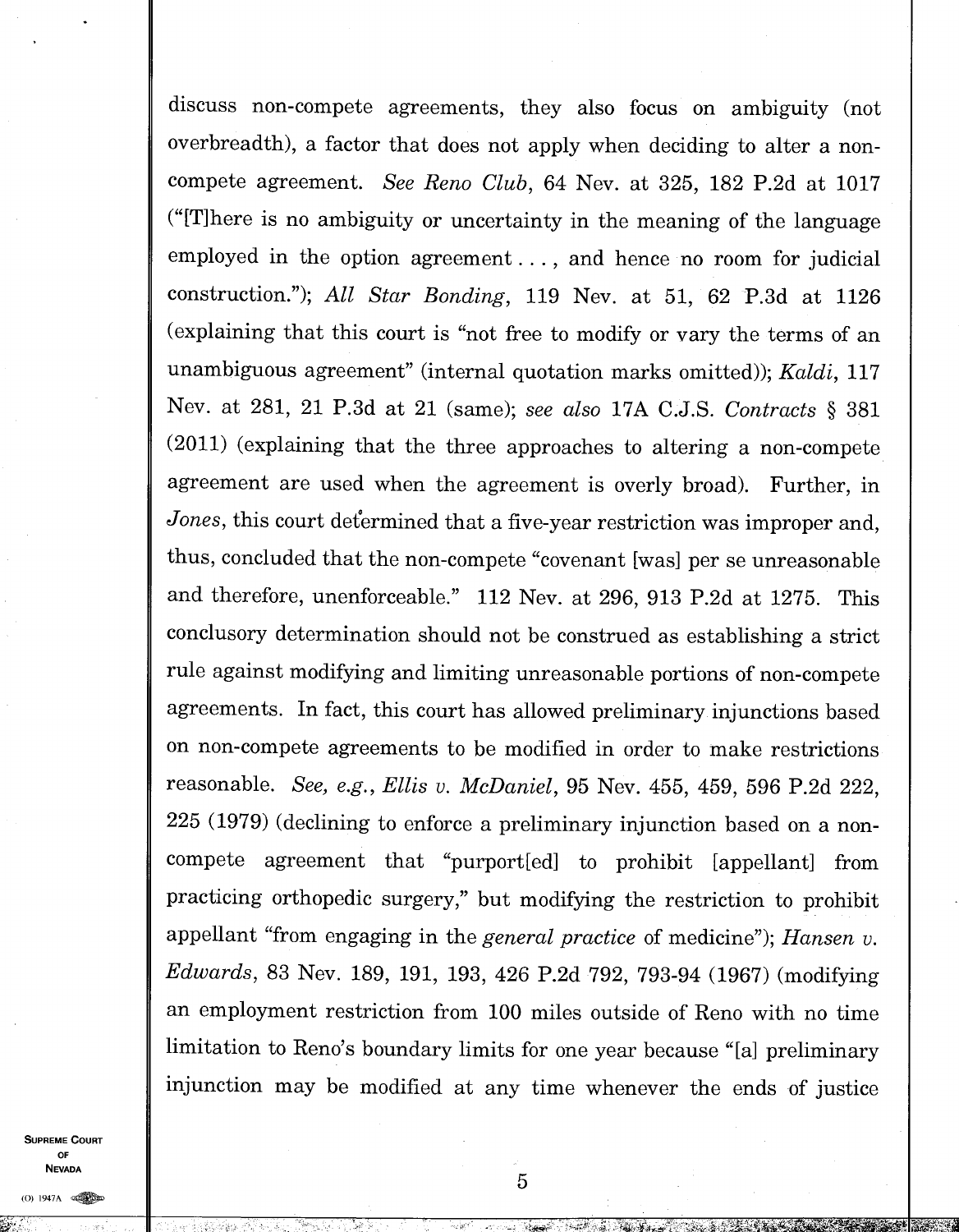require such action"). The procedural postures of *Ellis* and *Hansen* differ from this case as explained by the majority. While *Ellis* and *Hansen* did not use the expression "blue pencil," they effectively applied the doctrine by modifying the restrictions placed on the employee. Accordingly, I conclude that *Ellis* and *Hansen* demonstrate this court's willingness to preserve a non-compete agreement's reasonable terms.

Moreover, the majority's apparent adoption of the wholesale invalidation rule is a reversion to an antiquated, ill-favored rule. *See Durapin,* 559 A.2d at 1058 (explaining that "[m]ore recent court decisions . . . reject this all-or-nothing rule in favor of some form of judicial modification"); *see also Data Mgmt.,* 757 P.2d at 64 ("There is a need to strike a balance between protecting the rights of parties to enter into contracts, and the need to protect parties from illegal contracts. Obliterating all overbroad covenants not to compete, regardless of their factual settings, is too mechanistic and may produce unduly harsh results."). Quoting a law review article, the majority alleges that the "recent trend[ ]'" of courts is to reject the blue pencil doctrine. Majority opinion *ante* at 17 (quoting Griffin Toronjo Pivateau, *Putting the Blue Pencil Down: An Argument for Specificity in Noncompete Agreements,* 86 Neb. L. Rev. 672, 674 (2008)). Interestingly, this recent trend only includes six United States District Court cases, two of which are unpublished, issued from 2003 to 2007. *See* Pivateau, *supra,* at 694-97.

The majority provides several public policy arguments for refusing to adopt the blue pencil test: (1) altering the non-compete agreement may violate the parties' intent, (2) requiring a court to modify or blue pencil a non-compete agreement wastes judicial resources, and (3) leniency favors the employee because a non-compete agreement should

**SUPREME COURT OF NEVADA** 

(0) 1947A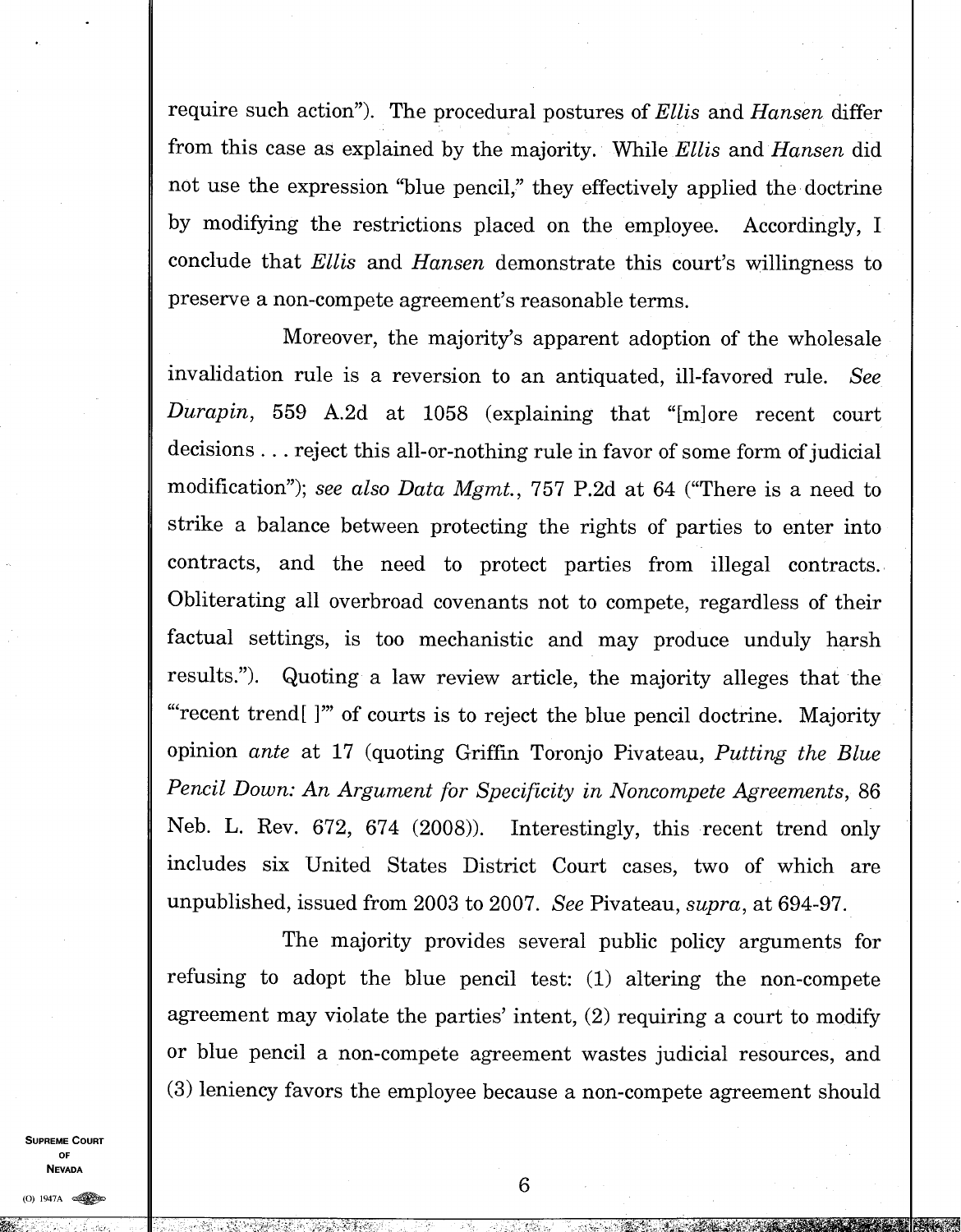be construed against the employer who drafted it. I address each of these arguments in turn.

First, the court takes evidence of the parties' intent into consideration when modifying a non-compete agreement, so any infringement on the parties' intent should be minimal. And contrary to the majority's assertion that modification conflicts with the bench's impartiality, *see* majority opinion *ante* at 14, this evidence allows the modification of a non-compete agreement to be based on objective criteria. In fact, the court is able to accurately modify the non-compete agreement in this case because Islam and Atlantis acknowledge their intent to limit Islam's future employment as a casino host and protect Atlantis' gaming trade secrets. The trade secret agreement, which the majority does not invalidate, prohibits Islam from using or disseminating any intellectual property, including customer lists. The ethics and code of conduct agreement, which the majority also does not invalidate, prohibits Islam from disclosing confidential information, including customer lists. The non-compete agreement is an extension of this intent: it protects customer lists from being exploited by competing casinos in the event an employment relationship fails. Because the three agreements relate to each other, this court need not speculate as to the parties' intent. Applying the wholesale invalidation rule completely ignores, rather than violates, the parties' intent in this case.

Second, because the court is already tasked with determining whether the non-compete agreement is overbroad, deciding how to modify an agreement is a natural next step, such that only a negligible amount of extrajudicial resources are being expended. Additionally, the court will not always be charged with modifying an agreement, as such a decision is

**SUPREME COURT OF NEVADA**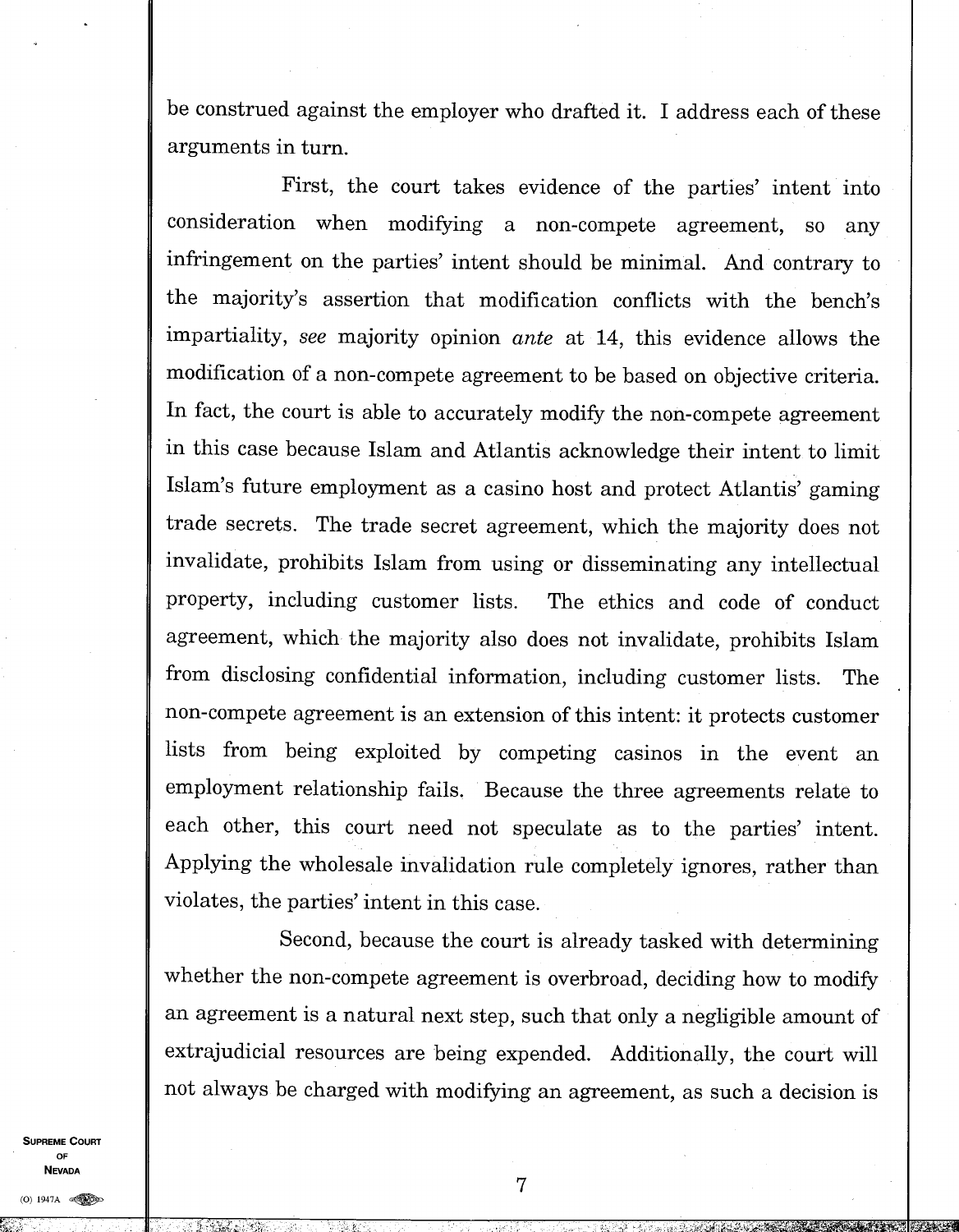discretionary. *See* Swift, *supra,* at 251. For example, "clear overreaching on the part of the employer may preclude a" court from exercising its discretion to modify. *Id.* Use of that discretion rejects the majority's suggestion that modification allows an employer to receive a "free ride." Majority opinion *ante* at 16 (quoting Pivateau, *supra,* at 690). Instead of incentivizing an employer to draft a stricter-than-necessary non-compete agreement with the knowledge that the court will simply limit it, as the majority asserts, modification discourages bad faith while also providing a safety net to protect agreements that were inadvertently drafted too broadly. And in this case, there is no evidence to suggest Atlantis acted in bad faith in preparing the agreements or seeks to enforce the noncomplete agreement against Islam in an overly broad way. Atlantis' claim is directed to Islam's future employment as a casino host and does not seek to limit her employment in another capacity with another casino.

Finally, while the majority focuses on the unfairness to the employee, it is important to note that non-compete agreements are intended to balance the employer's and the employee's interests. *See Employers May Face New Challenges in Drafting Noncompetes,* 19 No. 2 Nev. Emp. L. Letter 4 (2013) ("[R]estrictive covenants strike a delicate balance between employers' interests—protecting confidential information and institutional knowledge, preserving hard-won customer and client relationships, and incentivizing key talent to remain loyal—and employees' interests in maintaining work mobility and the freedom to command competitive compensation for their skills."). Thus, we must not forget that non-compete agreements are extraordinarily important to Nevada businesses, especially in industries that rely on proprietary client lists, such as Atlantis. *See Traffic Control Servs., Inf. v. United Rentals* 

**SUPREME COURT OF NEVADA** 

 $\infty$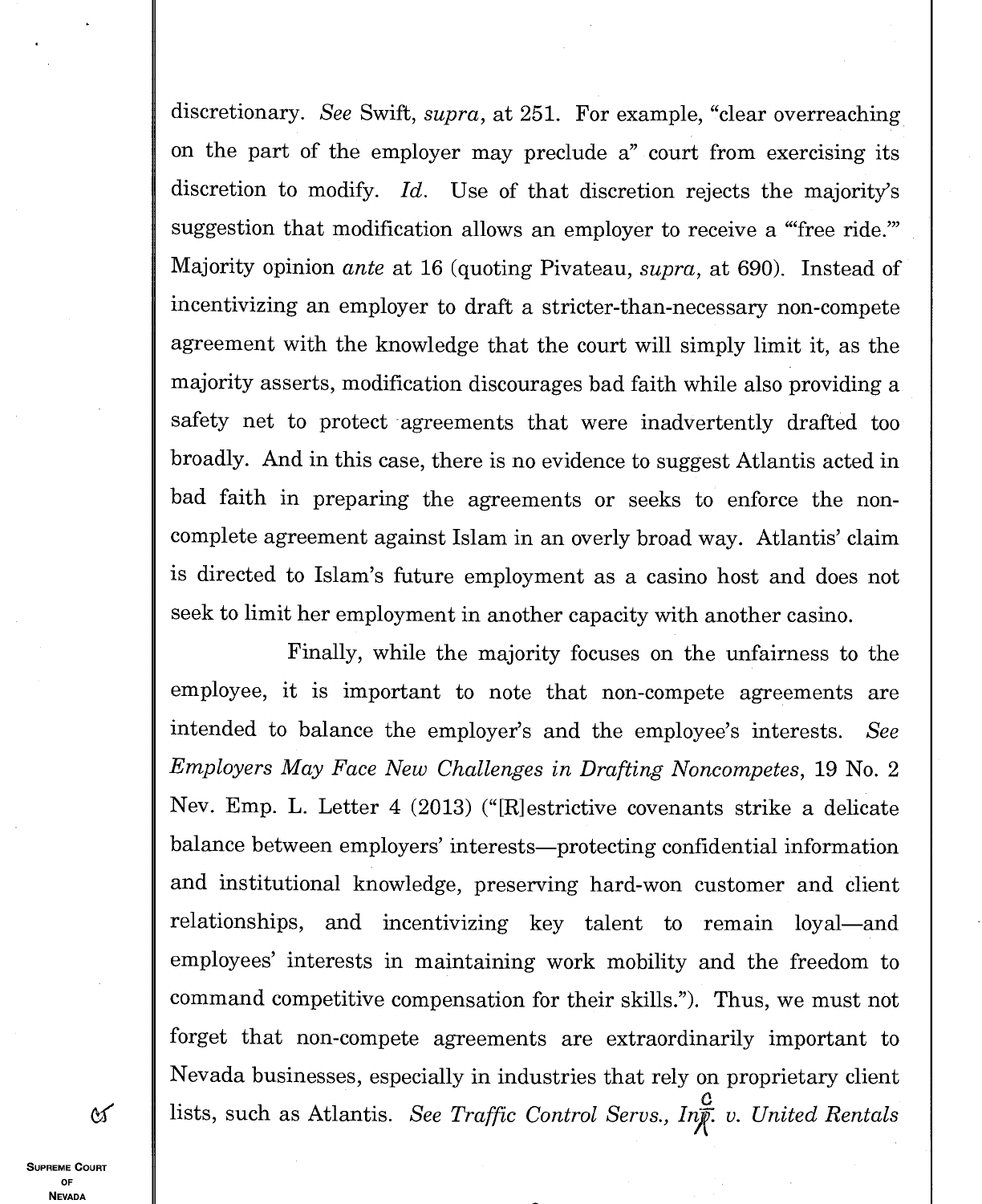*Nw., Inc.,* 120 Nev. 168, 172, 87 P.3d 1054, 1057 (2004) ("Employers commonly rely upon restrictive covenants. . . to safeguard important business interests."). On this note, the majority also contends that modification favors the employer. While the all-or-nothing rule ultimately favors the employee—to the extreme disadvantage of the employer—by removing any restriction placed on future employment, modification also favors the employee by appropriately limiting the restriction.

Moreover, it is difficult to reconcile the majority's concern for Islam in this case when the facts demonstrate that Islam sought to compete as a casino host using trade secret information she appropriated from Atlantis. Islam committed theft, and GSR sanctioned Islam's behavior.

### *Uniform Trade Secret Act*

Atlantis' cease and desist letter informed GSR that Islam was improperly soliciting guests in violation of its trade secret agreement, a copy of which was enclosed with the letter. The letter did not "express[] doubt," as the majority depicts. *See* majority opinion *ante* at 23. The letter stated that Atlantis "reasonably believe[d] that [Islam's] contact with these guests was facilitated by improper use of Atlantis' information." In response, GSR merely rejected Atlantis' assertions, maintained that there was no wrongdoing, and wrongly asserted that it did not possess any of Atlantis' property. Importantly, during her interview process, Islam provided GSR with a copy of her non-compete agreement with Atlantis. Because the non-compete agreement sought to restrict Islam from employment and, as such, using her book of trade in a competing casino, GSR was on notice that using any information provided by Islam may be improper.

**SUPREME COURT OF NEVADA**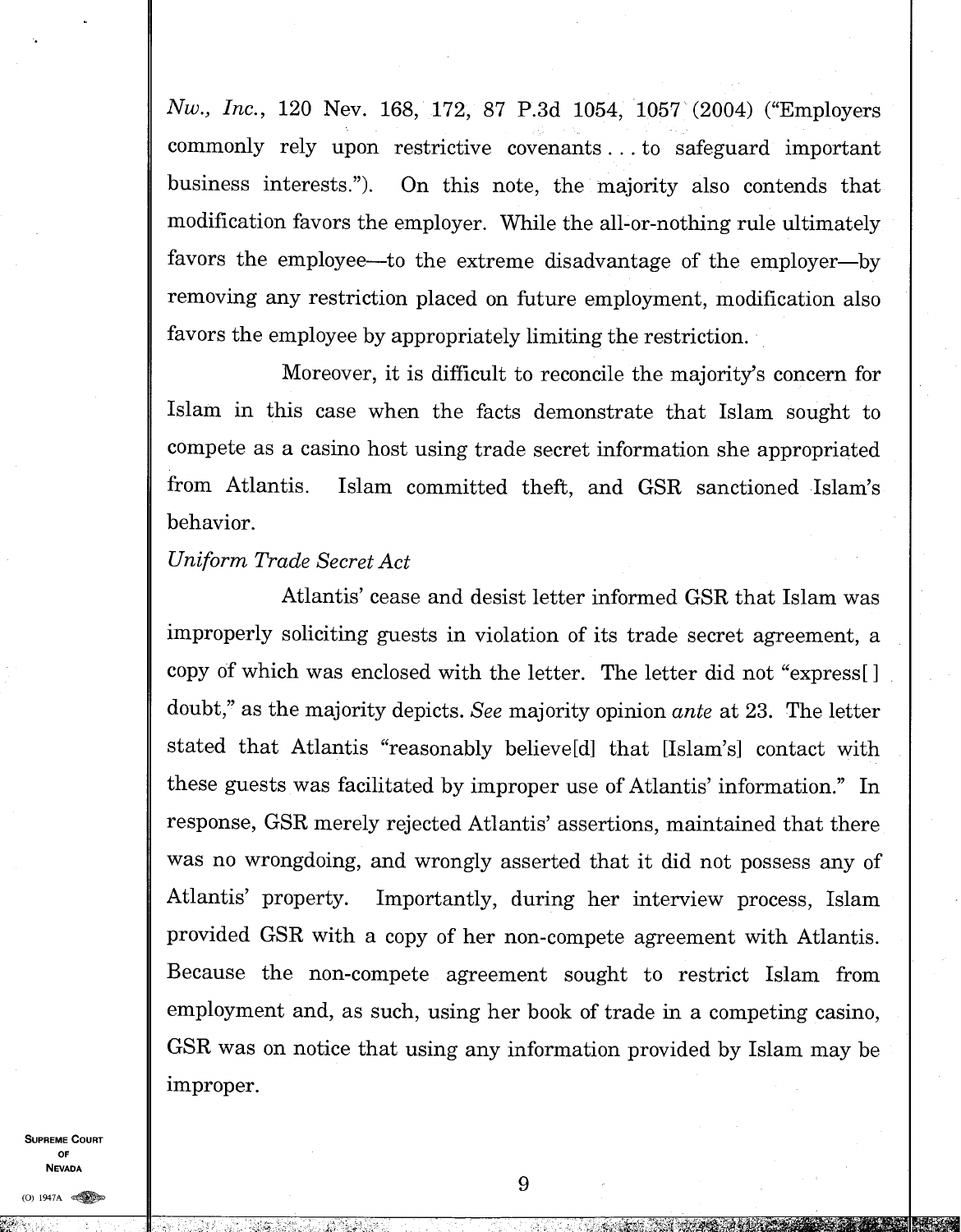The non-compete agreement and the cease and desist letter play a crucial role in Atlantis' claim against GSR for violation of the Uniform Trade Secret Act. The majority concluded that GSR did not know, or have a reason to know, that it had used improperly obtained information. I disagree.

As defined in NRS 600A.030(2):

"Misappropriation" means:

(c) . . . use of a trade secret of another without express or implied consent by a person who:

(2) At the time of disclosure or use, knew or had reason to know that his or her knowledge of the trade secret was:

(I) Derived from or through a person who had used improper means to acquire it;

(II) Acquired under circumstances giving rise to a duty to maintain its secrecy or limit its use; or

(III) Derived from or through a person who owed a duty to the person seeking relief to maintain its secrecy or limit its use.

As stated previously, the non-compete and trade secret agreements sought to restrict Islam from employment *and* using any guest information in a competing casino for one year. Because GSR had knowledge of the non-compete and trade secret agreements soon after it hired Islam, it "had reason to know" that it was potentially using trade secret information "[d] erived from or through a person who owed a duty

**SUPREME COURT OF NEVADA** 

 $(0)$  1947A  $\otimes$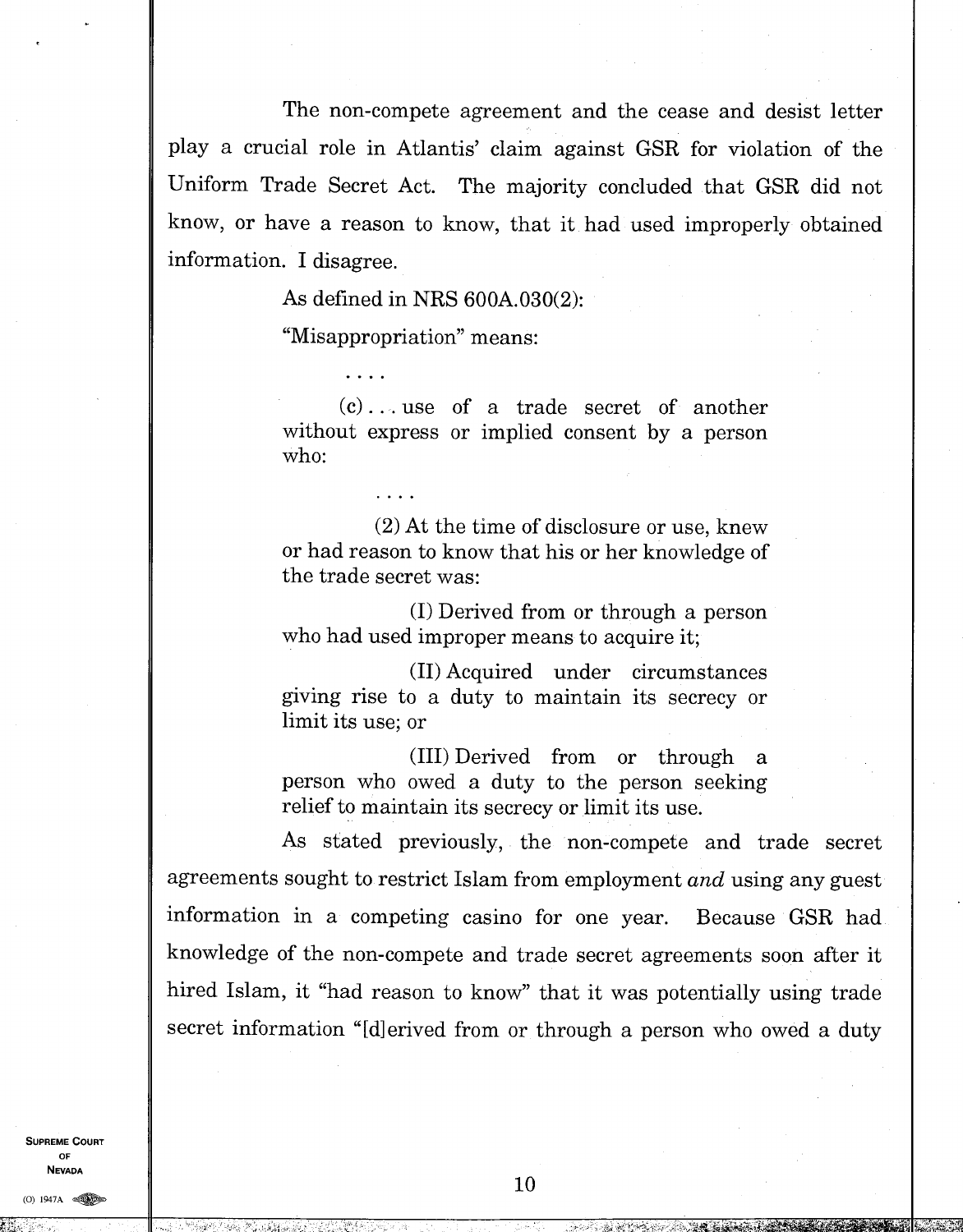to... maintain its secrecy."<sup>1</sup> NRS  $600A.030(2)(c)(2)(III)$ . Accordingly, I conclude that any use of Atlantis' guest information after it hired Islam and decidedly after receiving the cease and desist letter constituted misappropriation in violation of the Uniform Trade Secret Act.

The majority contends that this conclusion incentivizes employers to accuse their former employees' new employers of violating trade secrets. *See* majority opinion *ante* at 24. This dubious risk of dishonesty is outweighed by the culture of distrust that the majority is creating by holding that a casino can ignore another casino's report of wrongdoing.

*Conclusion* 

Because (1) the non-compete agreement can and should be narrowed instead of being invalidated and (2) GSR misappropriated Atlantis' trade secrets, I believe that the district court erred in dismissing Atlantis' breach of the non-compete agreement claim against Islam, tortious interference with a contractual relationship claim against GSR, and violation of the Uniform Trade Secret Act claim against GSR.

**SUPREME COURT OF NEVADA** 

(0) 1947A

11

:7:3-`,14,;•41

<sup>&</sup>lt;sup>1</sup>The majority highlights the fact that Atlantis failed to provide GSR with specific information upon GSR's request. *See* majority opinion *ante*  at 24. Misappropriation only requires a "reason to know," NRS  $600A.030(2)(c)(2)$ , so Atlantis was under no obligation to provide evidence to GSR. Atlantis' letter to Islam, which was enclosed with Atlantis' letter to GSR, explained that it possessed electronic records showing Islam's sabotage, and its guests who were not a part of Islam's book of trade had been contacted by GSR. This information sufficiently demonstrates that GSR "had reason to know" about the trade secret violation. NRS 600A.030(2)(c)(2).